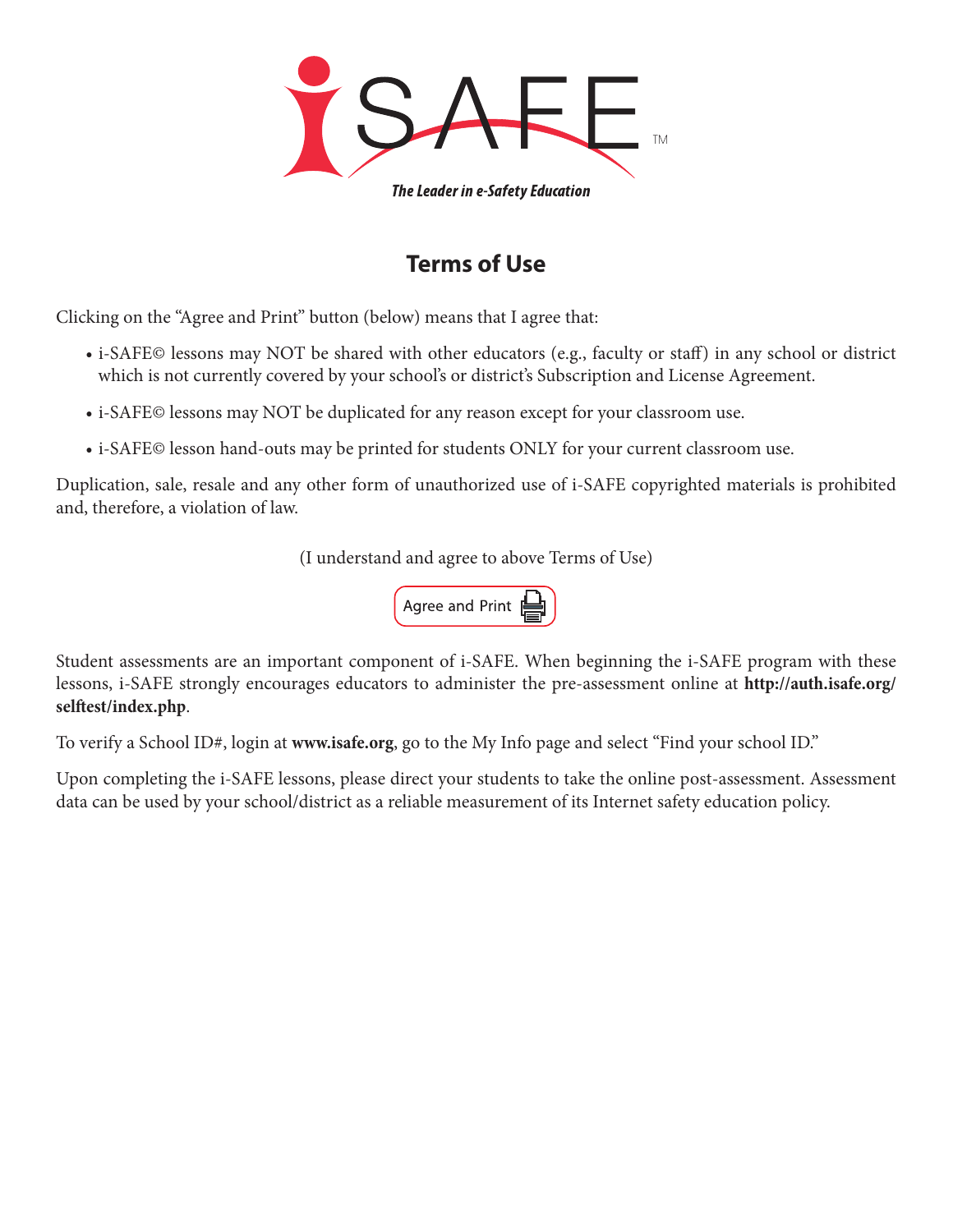## **i-SAFE Online Personal Safety Unit**

## **Suggested Grade Level 6**

Curricular guide with options for classes with or without computers

### **Overview**

The "Personal Safety" lesson unit consists of five separate lessons combined into one unit. The unit can be completed as one longer lesson or divided at the lesson component sections indicated into shorter lessons. Complete all five lessons to ensure all necessary information on online personal safety is covered.

**Note**: Lesson 4 of this unit briefly touches on online strangers, predators, and the grooming process. If appropriate to your students, the lesson "Predator Identification," available in the "Predator Identification" module for Gold subscribers, provides more in-depth coverage of this topic.

## **Unit Goals**

Students will

- recognize ways personal information provided on the Internet can be used to harm the user
- make responsible choices in what they reveal online
- revise screen/user names and/or passwords to apply safety standards, if needed
- refuse to communicate with strangers who exhibit grooming tactics
- refuse to meet face to face with Internet strangers without the permission from parents
- recognize and report suspicious behavior by an online stranger to a trusted adult
- communicate in Cyberspace safely

## **Enrichment Goal**

i-SAFE enrichment activities are to be implemented by students. Provide your students with the necessary reference materials included with this lesson plan and guidance on how they can complete this activity. Suggestions include getting support from an adult advisor, school club, student council, technology team, etc. i-SAFE also offers a wide range of online support for students who register (free of charge) at **www.isafe.org**. Completion of this unit will prepare and guide learners to create and distribute brochures to create awareness about online personal safety.

## **Materials/Preparation**

- online access to the i-SAFE assessments, if appropriate for this lesson
- a copy of "Be Smart Be Safe" activity pages for each student
- a copy of the teacher resource article
- a bingo card copy for each student
- a copy of the information game page, cut up as directed for group activity
- computer access to desktop publishing for creating a brochure or provided MS Word brochure template (optional for use in classrooms with computers)
- student registration in i-MENTOR program at **www.isafe.org**
- optional: PowerPoint presentation available for use as a student guide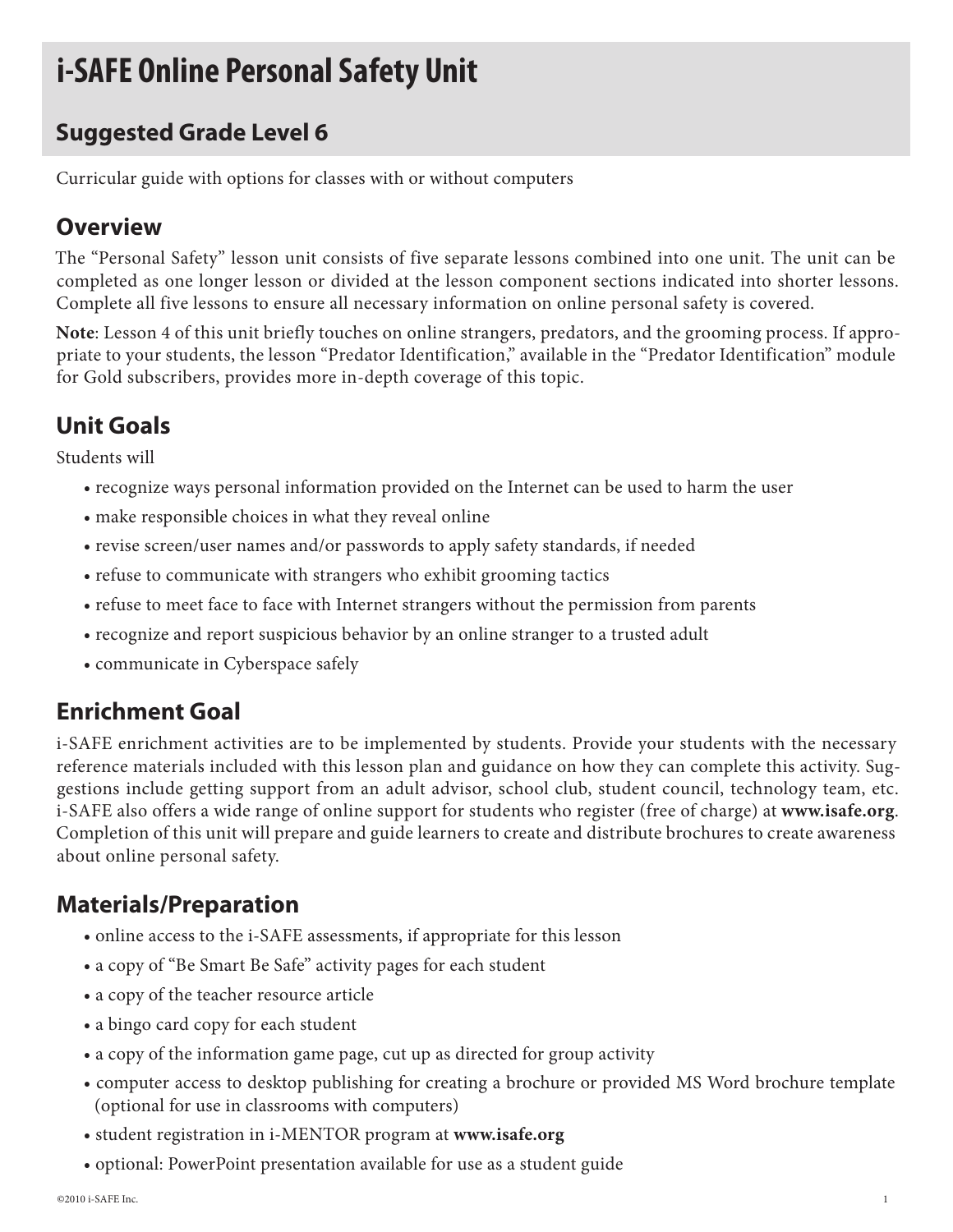### **Pre-Assessment**

If beginning the i-SAFE program with this lesson, administer the pre-assessment online at **www.isafe.org** by clicking "Assessments" prior to the lesson. To verify school ID number, log in at **www.isafe.org**, go to the "My Info," page and select "Find Your School ID."

### **Mentors**

*All students participating in the i-SAFE curriculum are considered i-MENTORs. If they haven't done so already, have students enroll online by clicking on "Create Account" at www.isafe.org to take full advantage of the support and incentives offered. This may be done at any time during the lessons may be completed at home. If you would*  like to register students yourself, simply go to **http://www.isafe.org/teachermentorprogram**, and fill out the infor*mation for your students. Then e-mail to outreach@isafe.org. Your students will be enrolled, receive information about sharing Internet safety with other students, and be registered to participate in contests to win prizes.*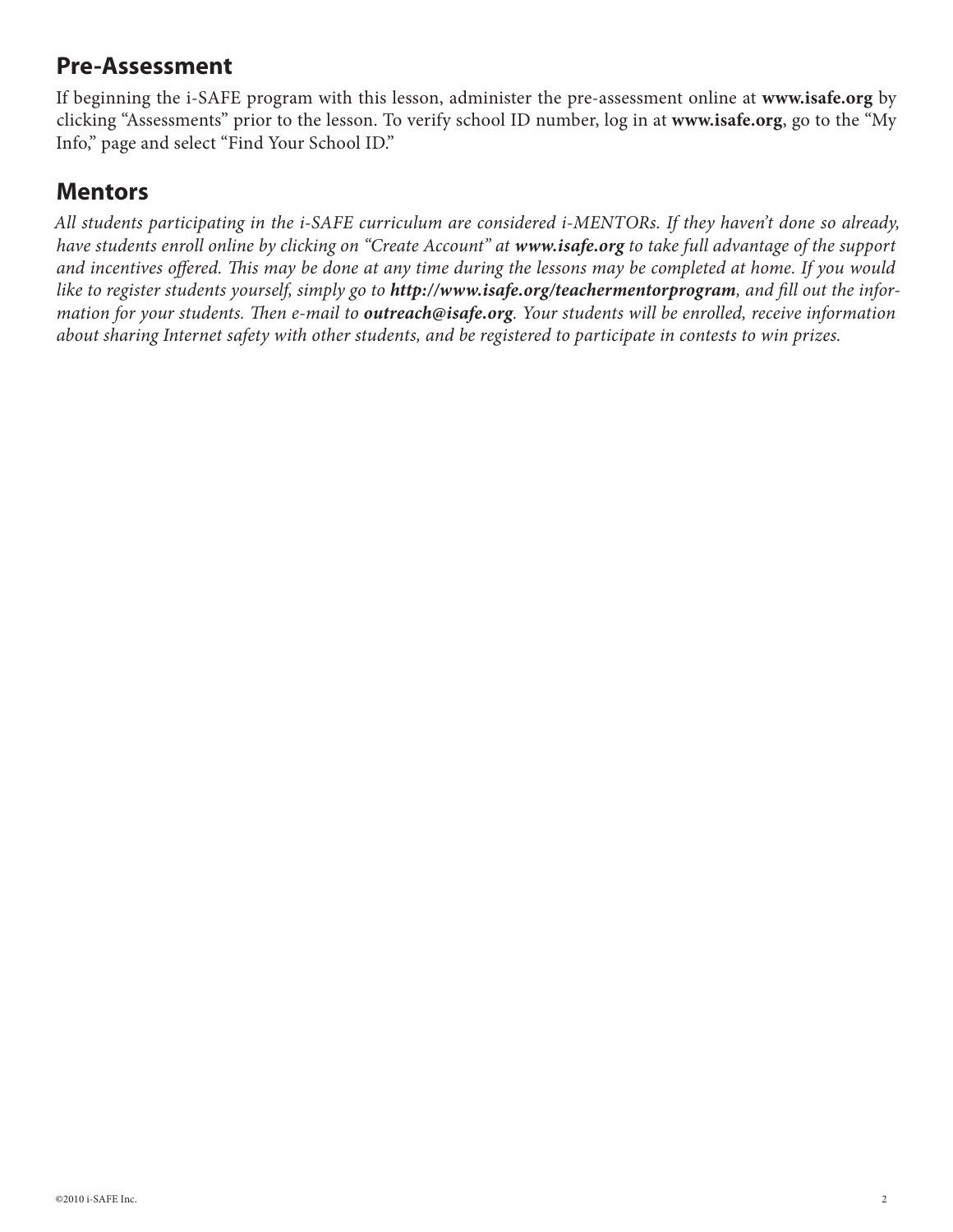# **LESSON 1—Safeguarding Your Identity While Online: Screen Names and Passwords**

## **Learning Objectives**

Students will:

- state the dangers in choosing an unsafe user name
- classify the types of personal information that should be avoided in constructing a safe user name
- assess the dangers in choosing an unsafe password
- identify strategies for making passwords safe
- demonstrate that they can choose a safe and secure password and user name

## **Peer-to-Peer Activity**

Provide a copy of the reference/activity pages "Be Smart – Be Safe" for each student.

- Is a person really anonymous if they have provided personal information in a screen name?
- How can a safe screen/user name and/or password help you avoid danger on the Internet?

The reference/activity page will prompt students to create safe passwords using the strategies listed.

### **Discussion – Information Overview**

- As a class, review the information found on the activity pages.
- Have each group address one or more of the questions and activity answers.
- Discuss any areas that are unclear.
- Discuss why non-identifying screen names and passwords are important.
- Make sure to cover the idea that in order to protect identity in the physical world, online screen/user names should never include personal or identifying information, including (but not limited to):
	- > first and/or last name
	- > address
	- > phone number
	- > date of birth (complete or partial) or age
	- > Social Security number
	- > e-mail address
	- > combinations of personal information, such as listed above
	- > combinations of personal information, such as listed above, plus descriptions like (but not limited to) gender, school name, favorite sport, favorite celebrity, family member names
- Go over the passwords created in the group. Discuss each one, and have students review to make sure that each follows the listed strategies. Emphasize that a password should:
	- > be lengthy, at least eight characters
	- > contain a combination of letters, numbers, and symbols
	- > be changed when its secrecy is in doubt
		- > **not** contain personal information
		- > **not** be shared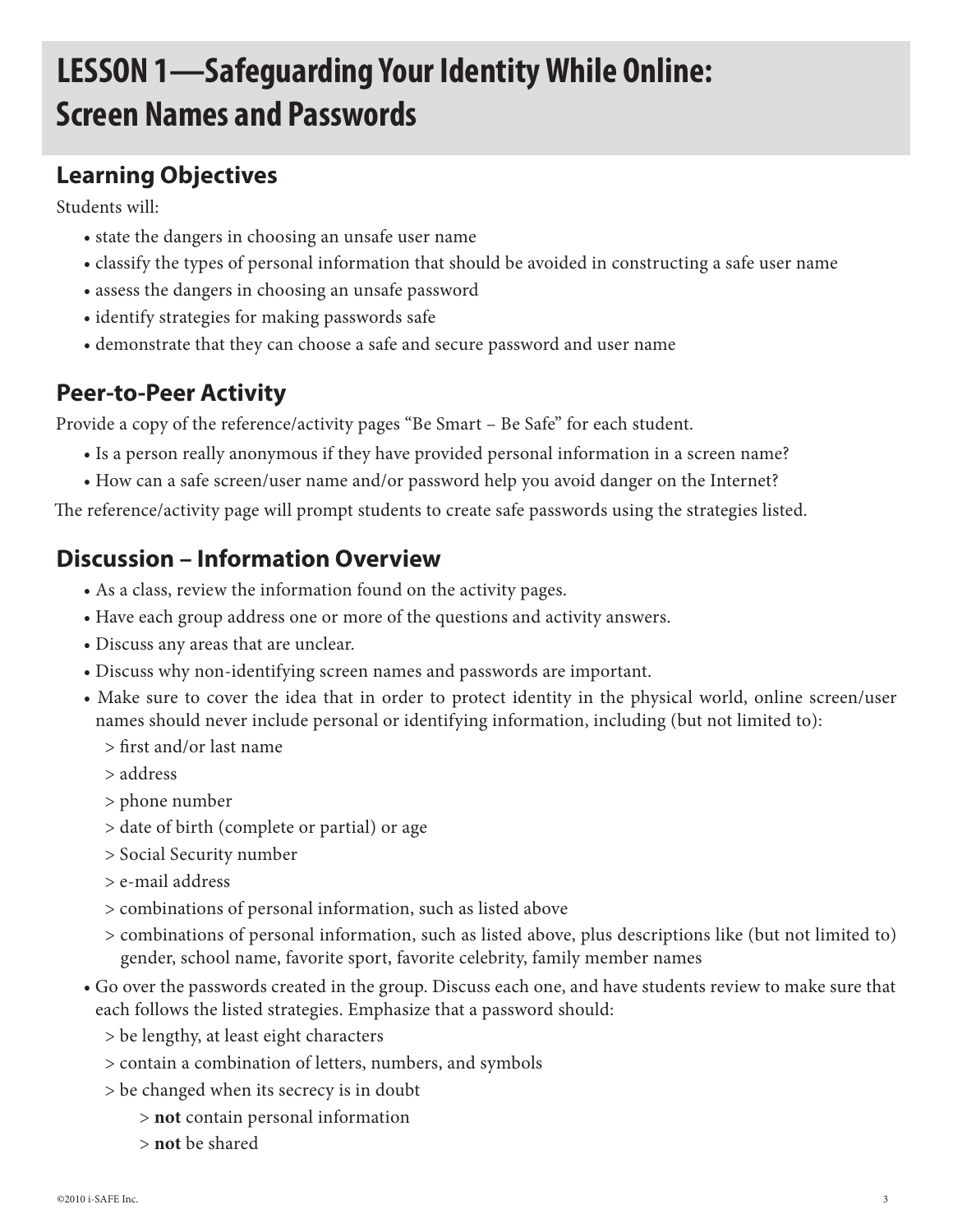- > **not** be easily guessed
- > **not** be provided in an e-mail, even if requested

### **Group Activity**

- Provide students with this list of screen names (write on the board or read aloud):
	- > GTaylorplaysGuitar
	- > carrie\_lewis@gmc.net
	- > REMforever
	- > Miamisue13
	- > canarielover
	- > nymets29
	- > brandonclassof09
	- > wellesleygirl
	- > namelessjester9
- Have students arrange the screen names in two lists to show those that contain identifying (or potentially identifying) information and those that do not. KEY:

### **Contain Identifying (or Potentially Identifying) Information**

- > andersonMJ (initials and last name)
- > carrie\_lewis@gmc.net (e-mail address)
- > Miamisue13 (name, location, age)
- > brandonclassof09 (name and graduation year—tells age)
- > GTaylorplaysGuitar (initial, name, hobby)
- > wellesleygirl (location, gender)

### **DO NOT Contain Identifying Information:**

- > REMforever
- > canarielover
- > nymets29
- > namelessjester9
- Have each student create safe user names and passwords, which would be appropriate and non-identifiable on the Internet.
- List the safe screen names and passwords on the board.
- Ask students to think about whether the screen names and/or passwords they use could be made safer.

## **Conclusion**

- Remind students that they need to avoid providing personal/identifying information while online.
- Encourage students to change their screen names or passwords, if needed, and discuss what they have learned with their parents.
- Remind students to register at **www.isafe.org** by clicking on "Create and Account" if they haven't done so already.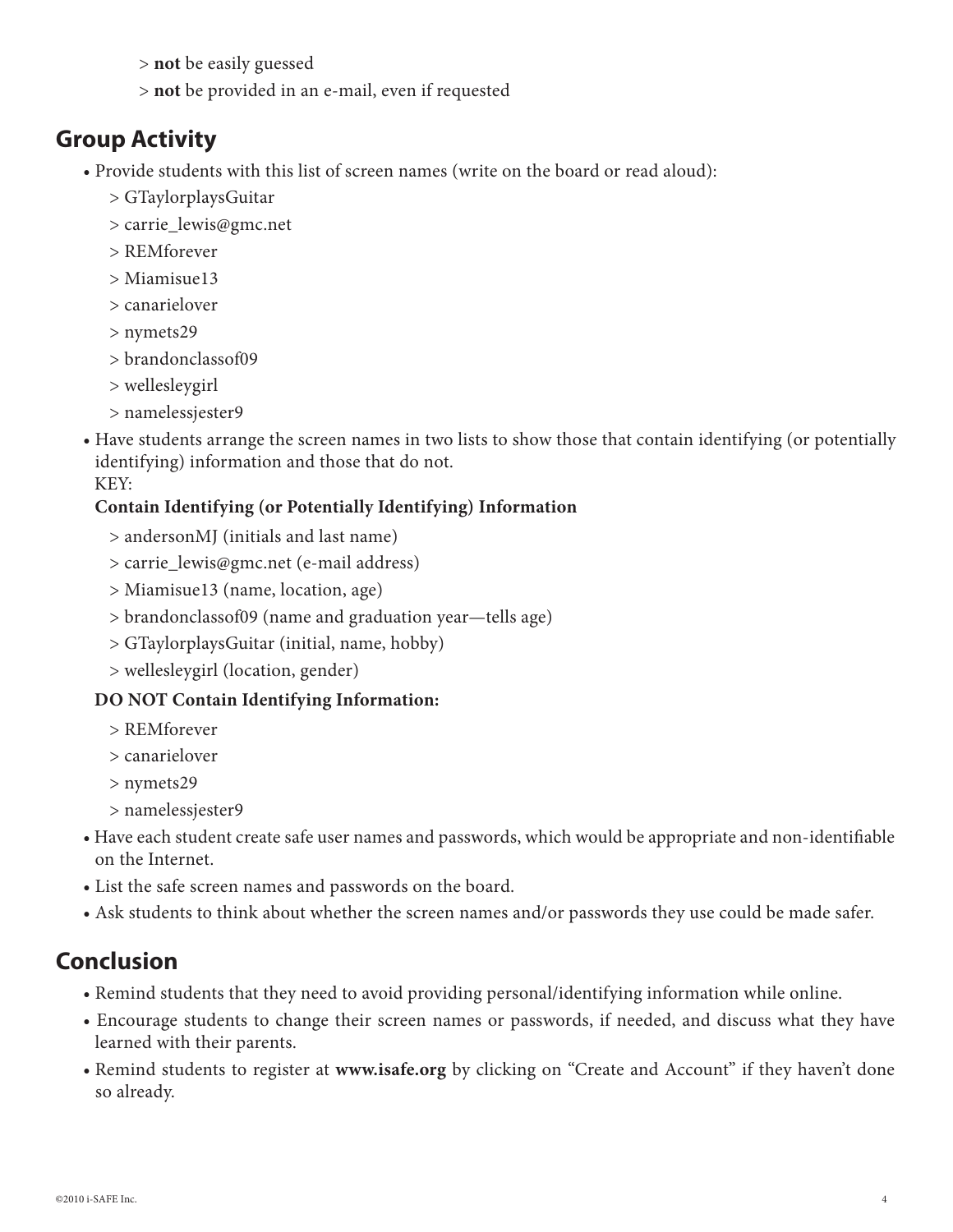## **Be Smart Be Safe**

The Internet is not anonymous. When you sign on, others have access to you. Your e-mail address, screen name, and password serve as barriers between you and others. You need to maintain this barrier by not giving out private information. There are many out there who would like to know more about you for various reasons:

- They could want to harm you.
- They could want to steal from you.
- They could use information to conduct their own business either by selling your info or by using it in an illegal manner.

### **User ID/Screen name**

A User ID is a nickname you select to identify yourself in e-mail, chats, etc.

- DO NOT USE personal information that can identify you, including:
	- > your real first and last name
	- > any part of your address
	- > your location (i.e. hilliegirl, HaverhillGuy)
	- > your telephone number
	- > your e-mail address
- Do not use an inappropriate suggestive name or word to describe yourself (i.e. sexyman42, hotbabygirl). You may attract the wrong kind of people.
- Do not use pornographic or obscene words.

Be careful that you don't combine pieces of personal information with other information that can be used to identify you or your location, such as in the screen name TSmith94Yankees.

### **Your Screen Name**

Think about your own screen name. What does it say about you?

When you choose a screen name, you want something that allows you to remain anonymous, or unknown. Don't include personal information.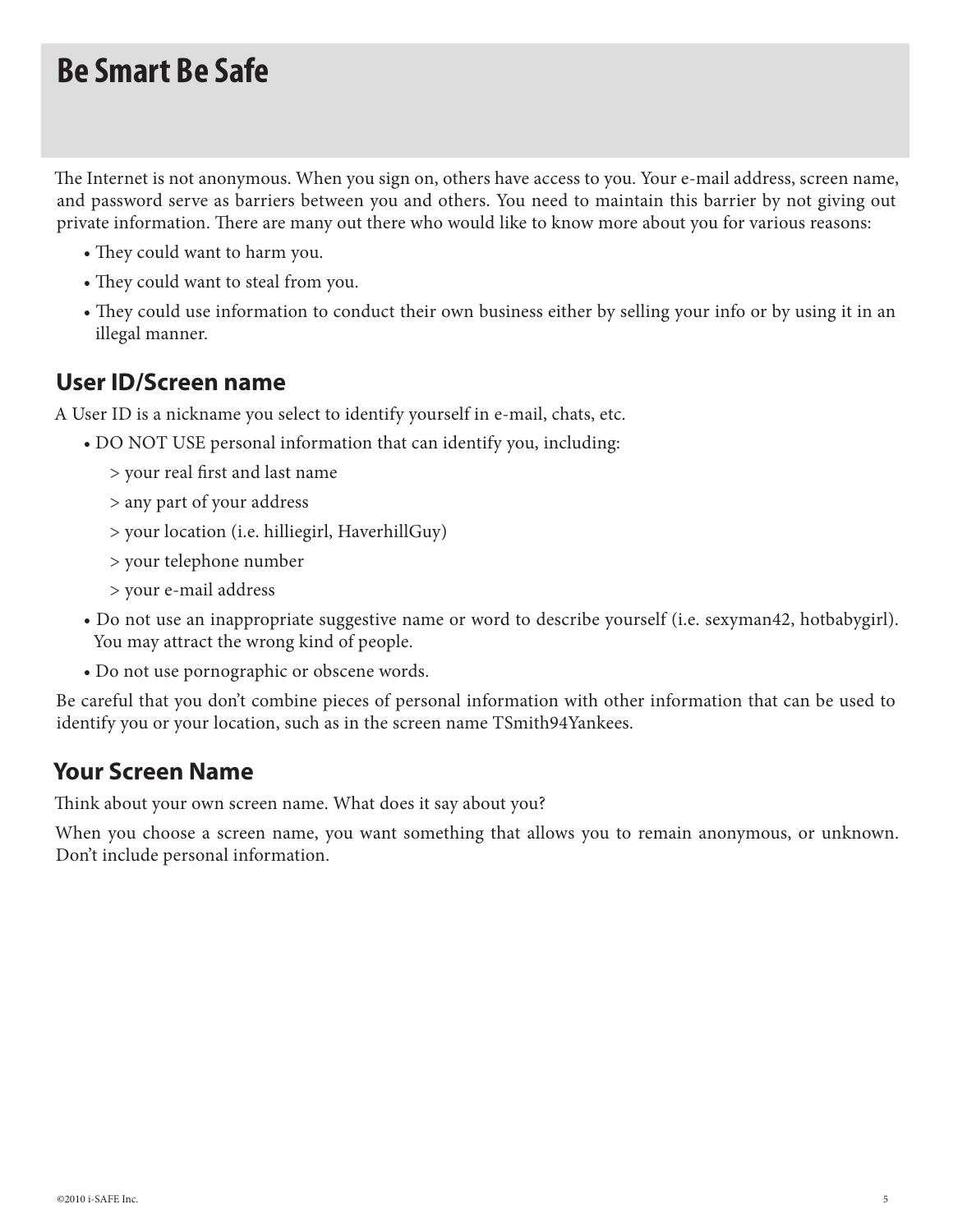## **Secret Passwords**

A password is a series of letters, numbers, and/or symbols used to log you in to a computer system. Passwords are used to access e-mail, join chat rooms, etc. They are usually between six and eight characters long.

## **Password Security**

### **A password is of no use to you if it is not a complete secret.**

- Don't tell anyone your password.
- Don't write your password down anywhere.
- When you decide on a password, make sure it can't be guessed.
- If you think there's even a chance someone else might know your password, change it.
- Make sure no one is standing near you when you enter your password.

## **How to Create a Safe Password**

### **A good password should . . .**

- be lengthy, at least eight characters
- contain a combination of letters, numbers, and symbols
- be changed when its secrecy is in doubt
- not contain personal information
- not be shared
- not be easily guessed
- not be provided in an e-mail, even if requested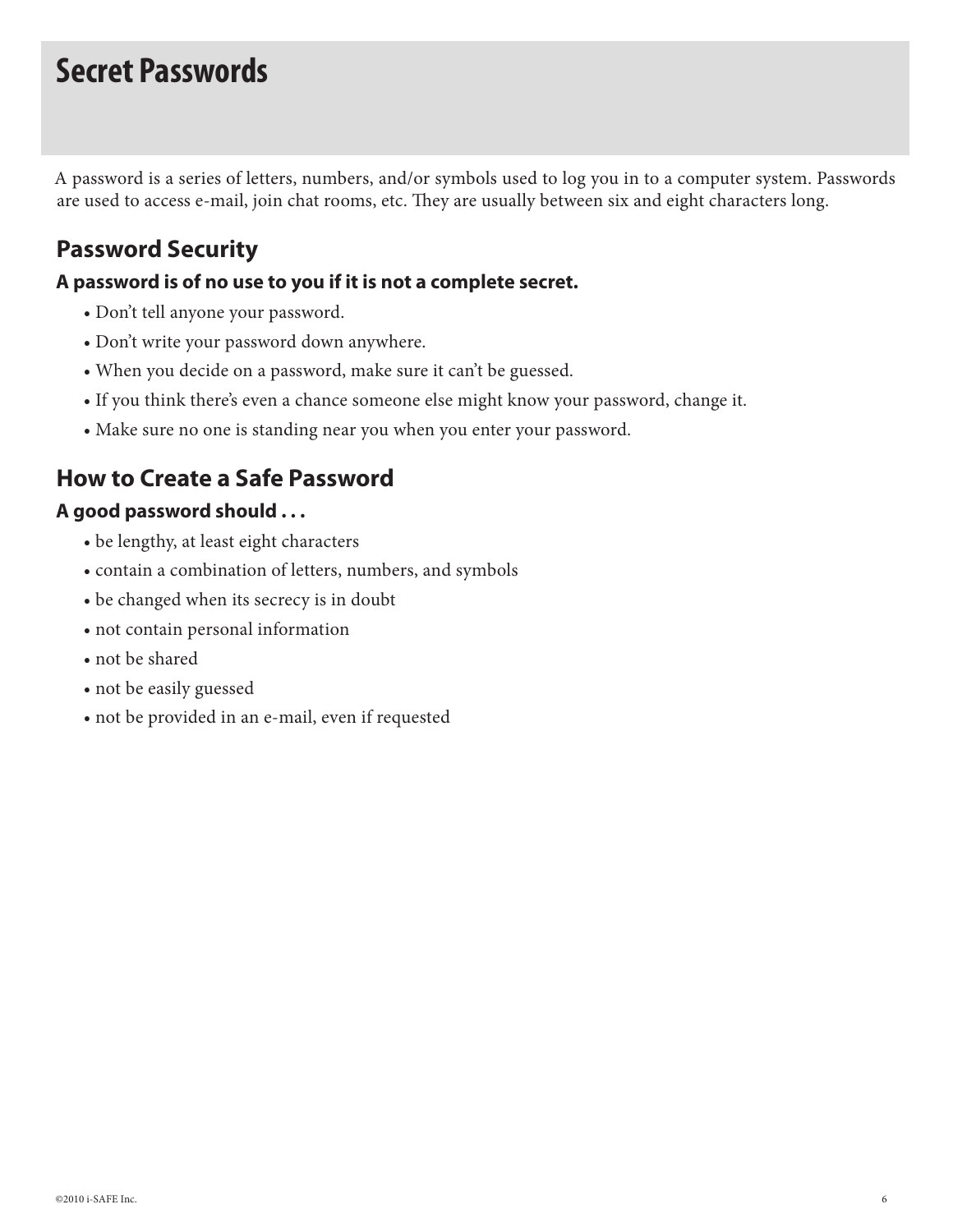## **LESSON 2—Protecting Personal Information**

### **Learning Objectives**

Students will:

- comprehend that anyone met exclusively online is a stranger
- understand how indirect information can be used to identify someone
- recognize how to respond appropriately to Internet strangers
- understand risks of providing too much personal information in online profiles and forms

### **Read and Discuss**

- Read the resource article located at the end of this less plan to the class.
- Have the group brainstorm how this could have been prevented.
- Have students answer the following questions:
	- > Why do students feel safe on the Internet? *possible reasons*: in own home, behind screen, anonymous, etc.
	- > What are some dangers on the Internet? *possible answers*: predators, thieves, bullying, bad sites, hate sites, etc.
	- > What are some good things on the Internet? *possible answers*: research, information, ability to find things, maps, directions, etc.
- Provide each student with a copy of the resource page, and select students to read the information to the class. Do the Identity Theft activity or read over the reference page together.
- Discuss and/or answer any questions about direct and indirect information.

### **Bingo Game**

The following activity reviews and reinforces the concepts learned in this lesson and Lesson 1 of the personal safety unit. As you play the game, make sure to reinforce key lesson points, such as never revealing personal information online.

- "We've covered an enormous amount of information. Now you're going to have an opportunity to show how much you have learned. This activity is called 'REVIEW BINGO'."
- Distribute the "REVIEW BINGO" sheets, and ask students to read the directions with you. Then have students fill in answers on their bingo cards working alone, in pairs, or in small groups.
- When students finish filling out their bingo cards, announce: "Now I'll draw slips of paper that will have questions. These questions are answered by the words on your bingo square. After the question has been called, place a large check mark (or scrap of paper) in that bingo square. When you have checks in five boxes in a row or diagonal, call out "Bingo!" At that time, I will review with the class the correct answers to all of the questions asked and make sure your card was correct. Any questions?"
- As you play the bingo game, clarify and/or discuss terms or information that students find difficult.
- After winners have been identified, hold a brief discussion of the answers for squares not called in the activity.
- This game can be played multiple times or as time permits. If the game will be replayed, use colored paper or some other way to mark squares.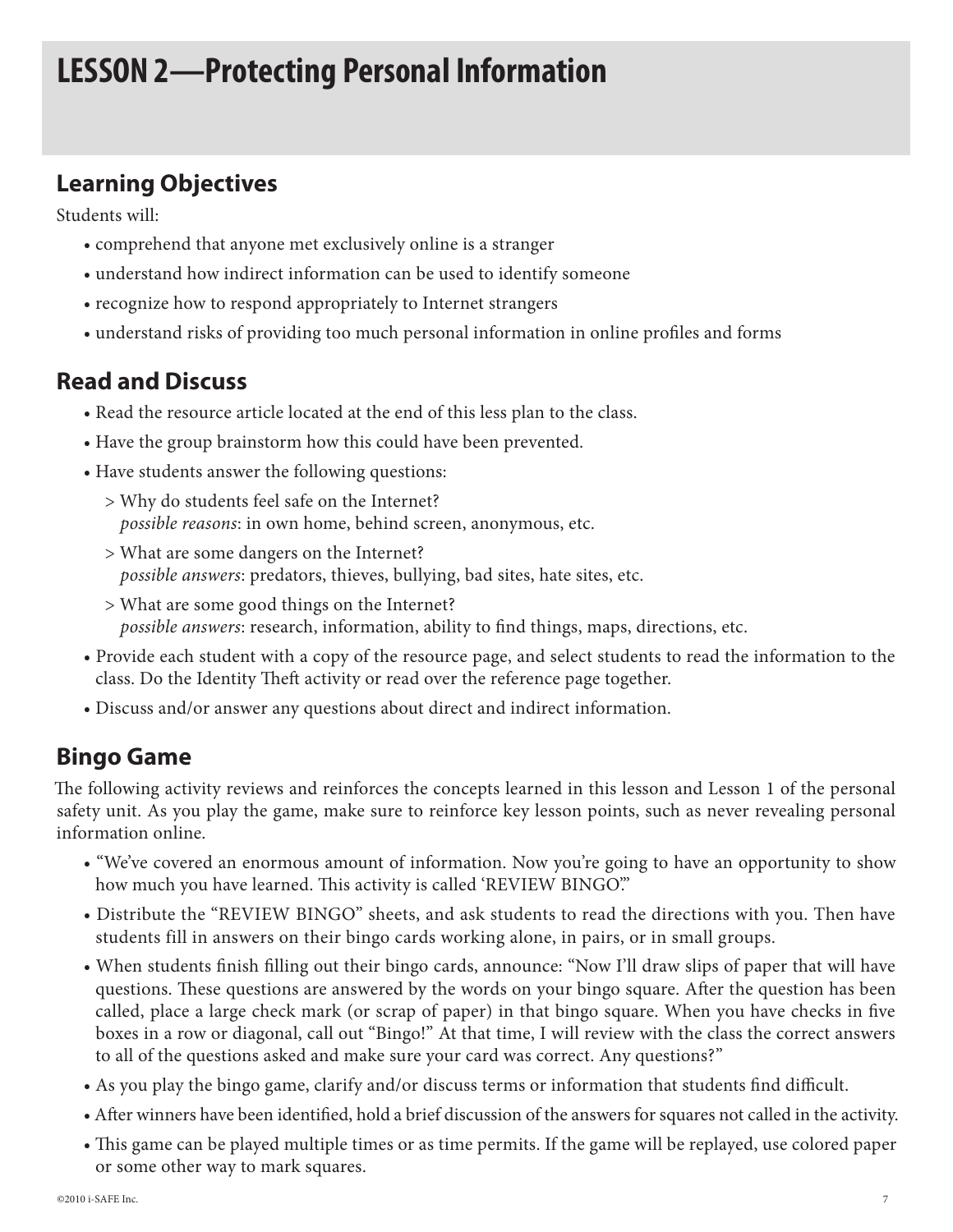## **Wrap-Up Discussion**

- Review with students the necessity of choosing anonymous screen names and passwords, and the importance of keeping one's identity safe and private.
- Reinforce that personal/identifying information should never be revealed online.
- Remind students that anyone met online is a stranger.

### **Resource Article**

*The following article is based on a compilation of several real stories about Internet safety issues.*

Most teenagers and young adults these days have been online. Certainly there are plenty of good reasons to use the Internet—hanging out with friends, doing research, and playing games. Unfortunately, there is increasing danger involved in getting online.

Take Brittany for example. Brittany was a young teenager. She liked to hangout, play softball, and chat on the Internet, especially with Jason, the friend she met while online. Even though they had never met in person, she just knew Jason was her soul mate. He liked everything she liked, and they could always talk about softball. He knew her school and her team number. She had described the new uniforms to him.

Jason had reminded Brittany about being careful—to be careful about giving out personal information online. He cared about her and wanted her to be safe. As a matter of fact, he had reminded her so often that she tended to tune him out. To her, it wasn't like she chatted with anyone she didn't know! Besides, she never gave out her home address or phone number.

Brittany felt safe online. However, she wasn't fully aware of all of the dangers out there. Even without sharing her address, Brittany had supplied Jason with enough information in their conversations for him to be able to find her offline. And more importantly, Jason had built a trusting relationship with her, even though they had never met.

Fortunately, Brittany's friend was, in reality, a 35-year-old law-enforcement officer who was involved with the prevention of Internet crimes. Establishing an Internet relationship with Brittany was used to show how easy it is for people on the Internet to get information that can potentially put others—especially young people—in danger.

Demonstrations like this one have been used across the country to show that only until you know what the dangers are, and know how to protect yourself, can you be assured that you will have a great time online, and still be safe.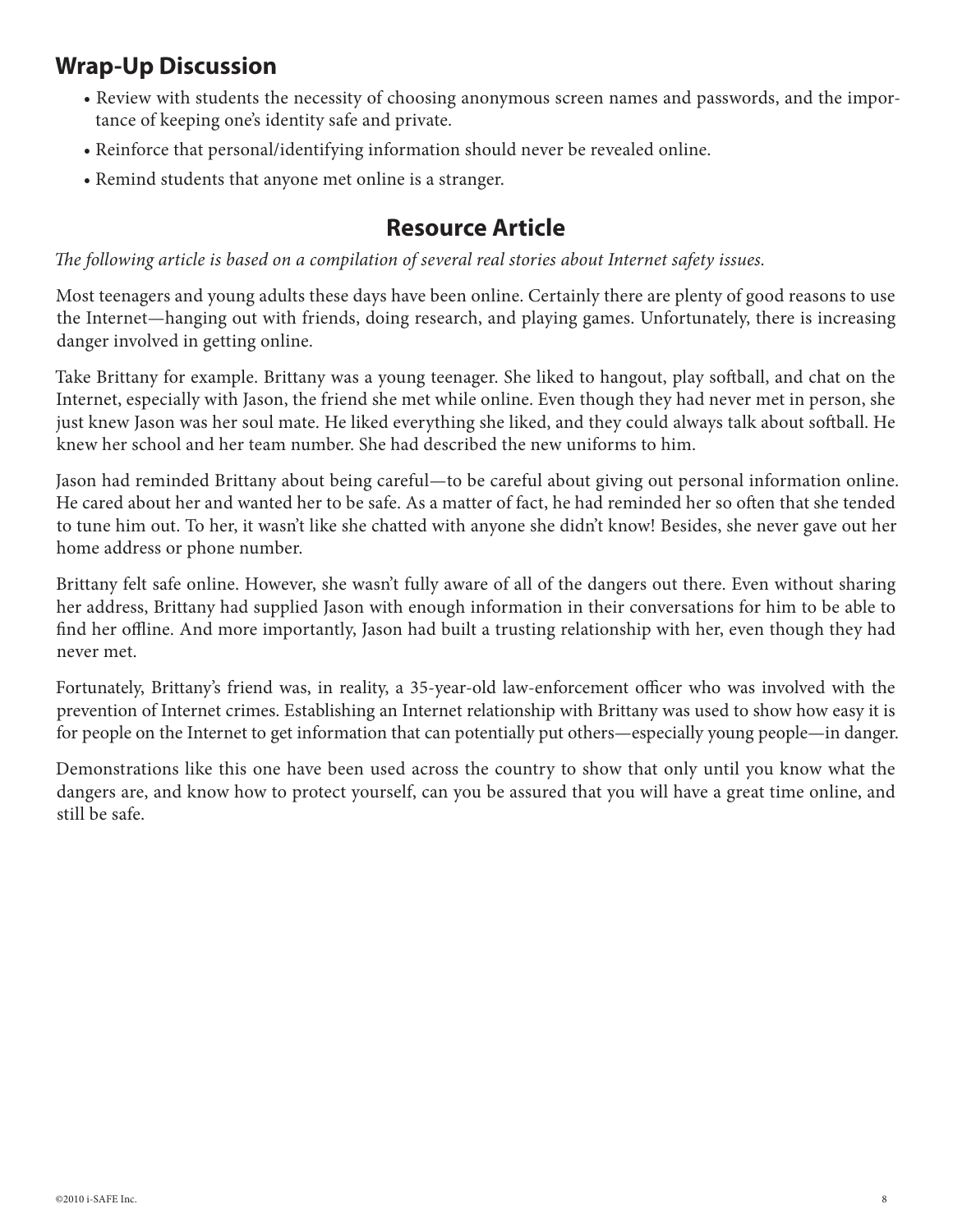## **REFERENCE PAGE—Who knows WHAT about You?**

### **Know about indirect information solicitation**

Sometimes people can find out all about you "indirectly" – by piecing bits of seemingly unrelated information together. For example, indirect information about your school, activities, etc., could lead someone to figure out where you live. Be aware of what you say at all times, and where you say it online –

### **Watch out for communication dangers… … on the Web**

- POP-UPs You are a WINNER! Surfing the Web often provides lots of pop-ups offering free merchandise, contests, and survey forms to fill out. Information you provide can be used to create e-mail spam and will make MORE pop-ups!
- Web sites you visit Some Web sites ask you for private information before you can access their stuff. Make sure you ask your parents before giving anyone private information on online forms.
- Your own Web site Many young people now have their own Web sites or social networking pages. Be cautious about what information you display.

### **…in E-mail**

- Spam many companies advertise via e-mail and ask for more information about you. Do not respond to these e-mails – DELETE them!
- Be careful when you reply to an e-mail. You are including your e-mail address and you don't know where it will go from there.
- Remember the sender of an e-mail may not be someone you know don't send personal information, photographs, etc.

### **…when Chatting, IMing, or Gaming**

Instant communication can result in revealing information you wouldn't normally reveal. This can leave you open to harm.

- Keep online interaction online. Don't agree to meet or phone people met online.
- Don't give out personal information. Be careful about indirectly saying too much about yourself. Eventually you will have said enough.
- Private chats aren't always private when you meet offline friends online in a private chat room, be careful. Others can often enter and lurk (watch what you are saying about yourself).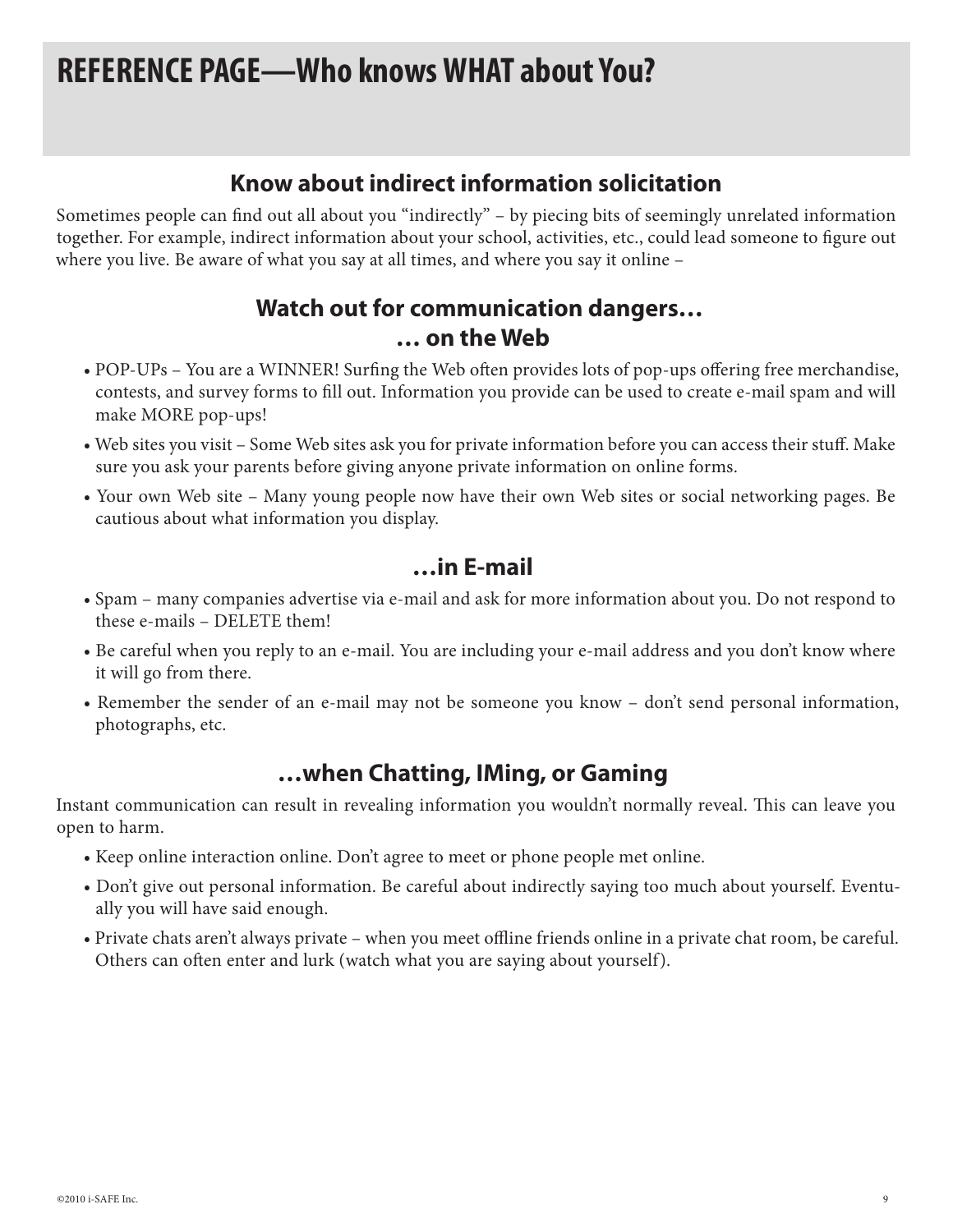## **Directions**

Using the word sheet, fill in the squares of the bingo card below. Mix up the words so that your card isn't the same as someone else's. The teacher will read out questions. The answers to these questions are those words you used to fill in the bingo squares. Find the correct answer and mark it off. You have Bingo if you get five in a row. Raise your hand or call out Bingo when you do!

| <b>Internet Safety Bingo</b> |  |             |  |  |  |
|------------------------------|--|-------------|--|--|--|
|                              |  |             |  |  |  |
|                              |  |             |  |  |  |
|                              |  | <b>FREE</b> |  |  |  |
|                              |  |             |  |  |  |
|                              |  |             |  |  |  |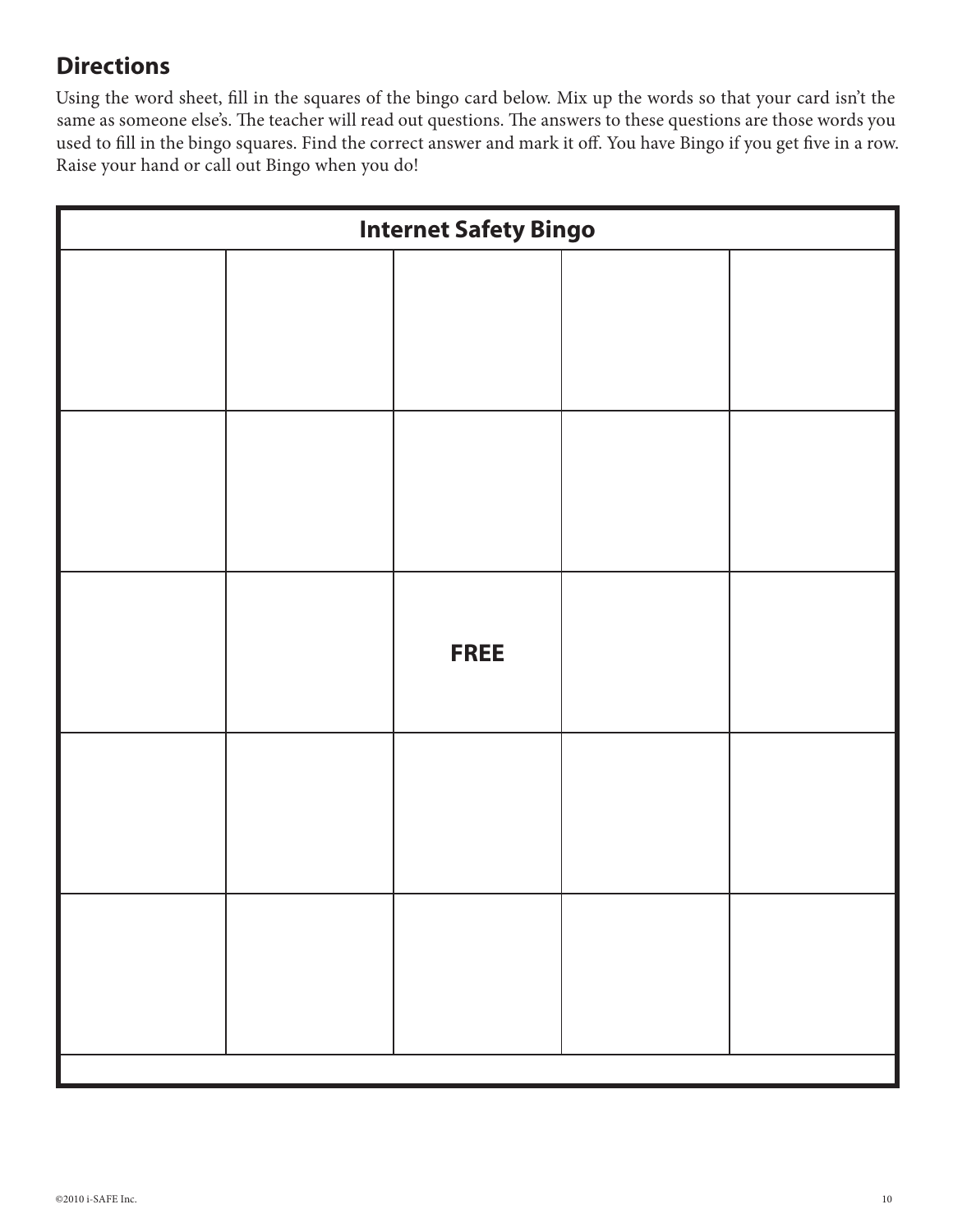## **Bingo Vocabulary**

### **Directions**

Use the following twenty-four words to fill in the squares on your bingo chart. Remember to mix up the order of the words – you don't want your chart to look like anybody else's. Then to play the game, listen carefully as the teacher reads out questions. Try to locate the correct answer to the question and mark it off on your bingo chart. When you get five in a row horizontally, vertically, or diagonally – call out Bingo!

### **Vocabulary:**

- 1. LMSmith14
- 2. Singin4fun
- 3. Chat
- 4. Pop-ups
- 5. Address
- 6. Password
- 7. Spam
- 8. Delete
- 9. Trusted adult
- 10. Indirect
- 11. Stranger
- 12. Screen name
- 13. Online form
- 14. IM
- 15. 19#He%d2
- 16. Personal Information
- 17. Online
- 18. Picture
- 19. Your own webpage
- 20. Change it
- 21. False
- 22. True
- 23. Unsafe
- 24. Anonymous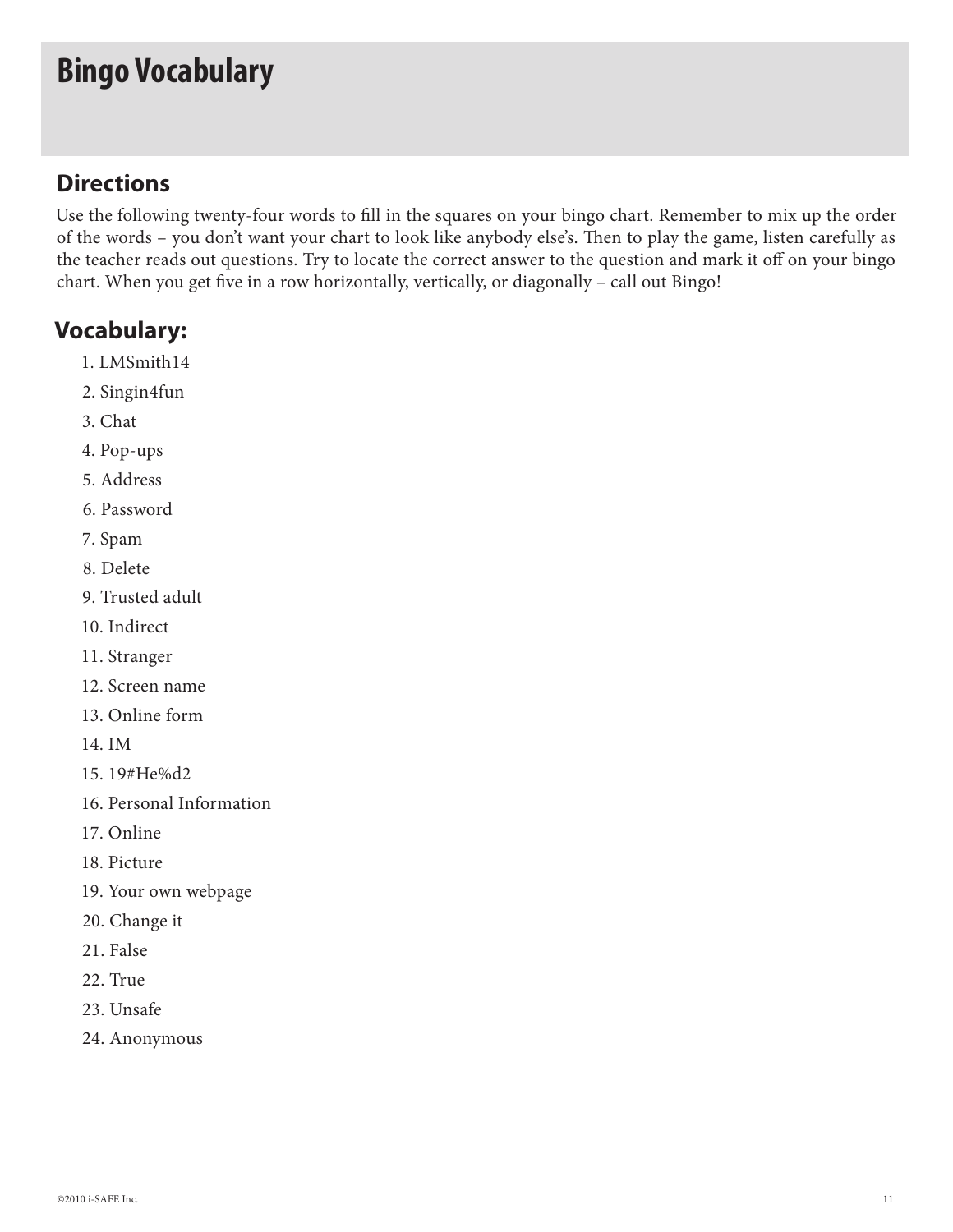## **Teacher Resource Page—BINGO Terms and Definitions**

- 1. This is an example of a screen name that is considered inappropriate. **LMSmith14**
- 2. This is an example of an appropriate screen name.

### **Singin4fun**

3. This is a way to communicate online.

#### **Chat**

4. Providing information on these will give you spam e-mail and more of these.

### **Pop-ups**

5. This is one piece of information, which is considered private or personal.

### **Address**

6. You should never tell this information to anyone or even write it down.

#### **Password**

7. This refers to unwanted garbage e-mail

### **Spam**

8. You should do this when you receive unwanted e-mail.

### **Delete**

- 9. When you feel you or a friend are in danger from someone from the Internet you should report it to a **Trusted adult.**
- 10. This refers to the kind of information that is gained through knowing things like a school mascot, concerts, etc. **Indirect**
- 11. A person you have only met on the Internet is a **Stranger.**
- 12. An online nickname is also known as a **Screen name.**
- 13. Ask a parent before you fill out one of these.

### **Online form**

- 14. The well-known abbreviation for Instant Messaging is **IM.**
- 15. This is an example of a safe password.

#### **19#He%d2**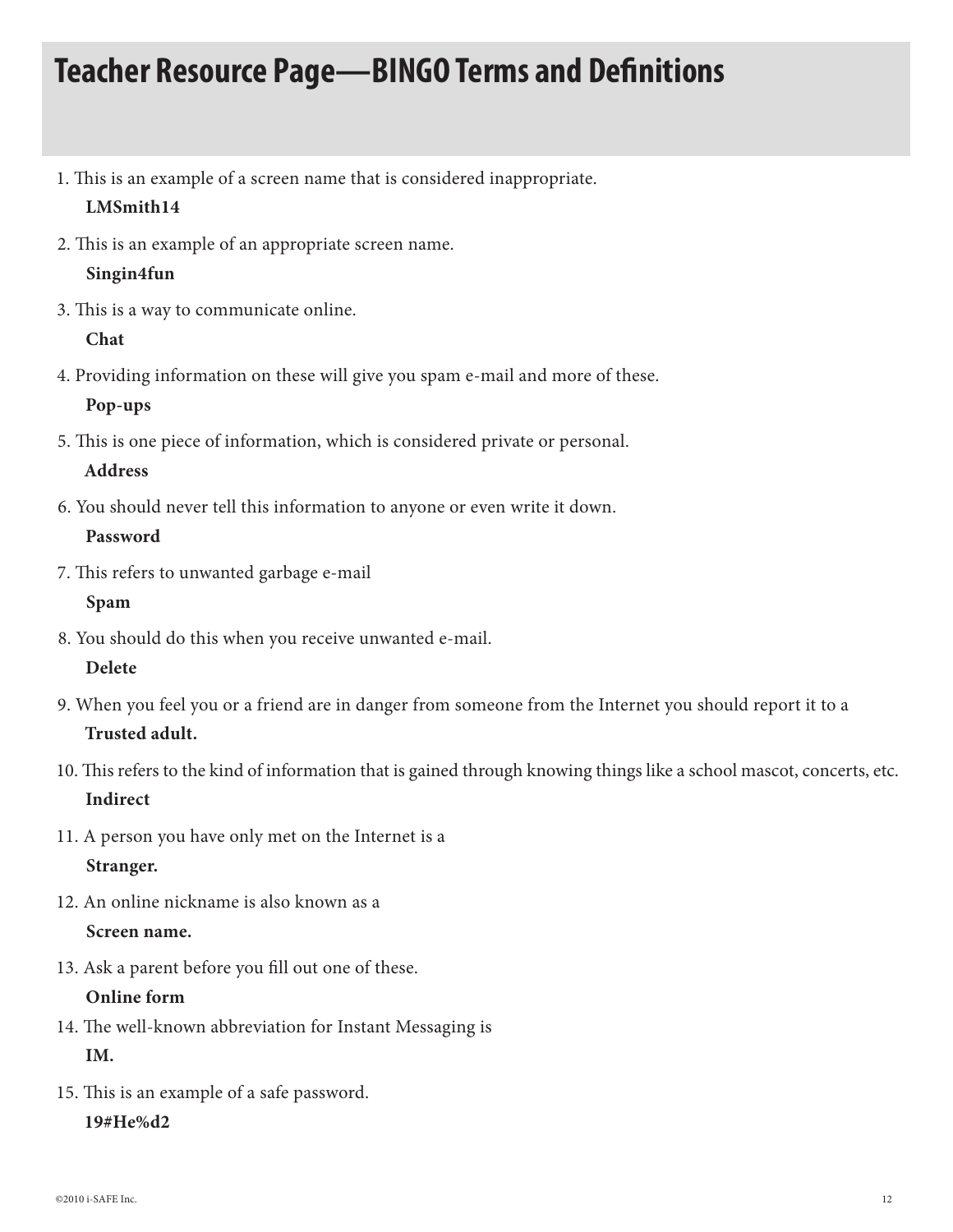16. First or last names, phone number, and birth date are all examples of

### **Personal Information.**

- 17. Do not meet or phone people you meet **Online**.
- 18. It is dangerous to send this or post this online.

### **Picture**

- 19. You should be careful about personal information you put here. **Your own webpage**
- 20. What should you do if you think someone knows your password?

### **Change it**

- 21. True or false: It is a good idea to give your phone number to people you meet online. **False**
- 22. True or false: It is a good idea to keep your parents or guardians informed of online interaction. **True**
- 23. A screen name containing your zip code, your school name, and your last name is **Unsafe**.
- 24. If your screen name/user ID contains personal information, you are NOT **Anonymous.**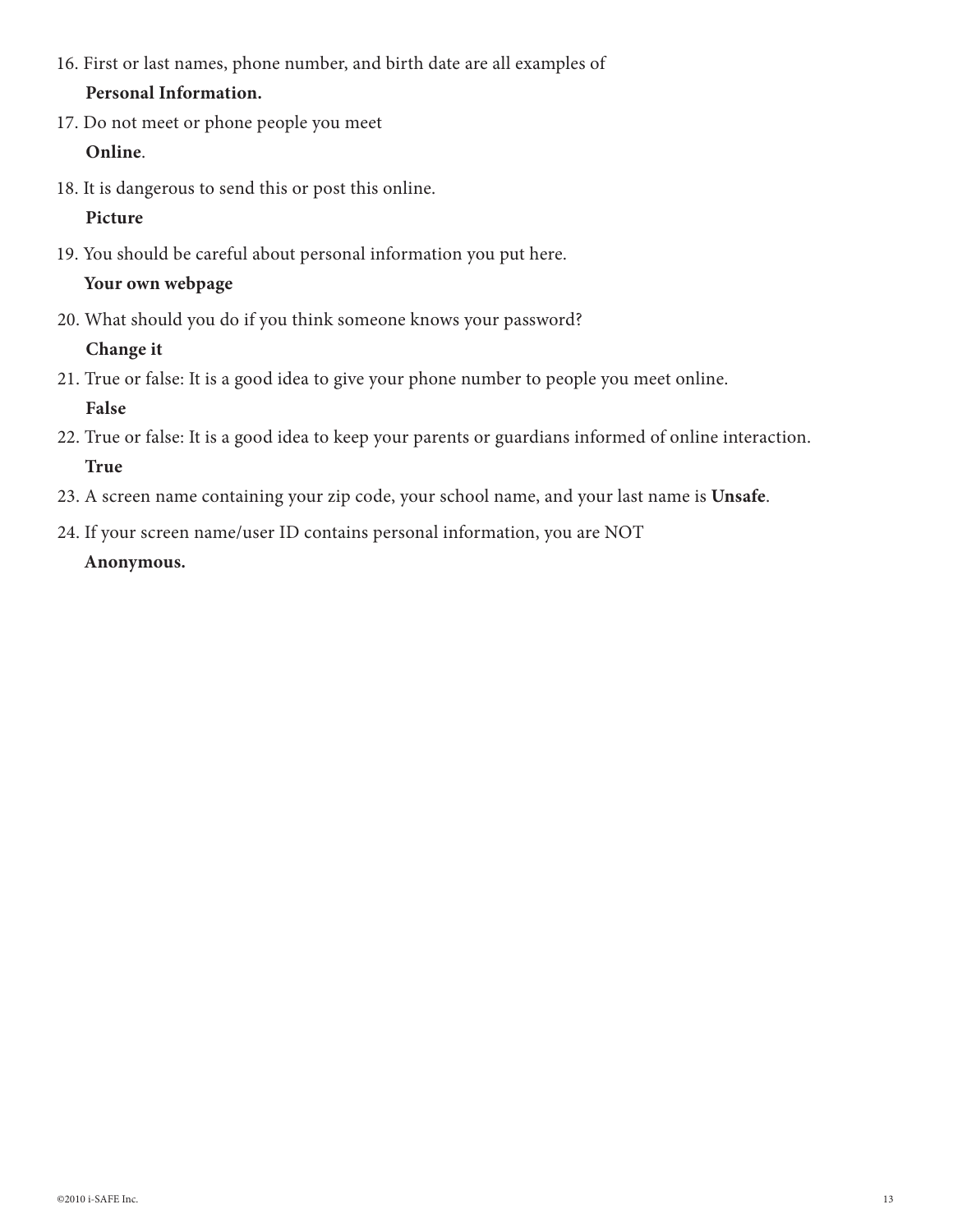## **LESSON 3—Identity Theft**

### **Goal and Objectives**

Introduce students to the concept of identity theft and the risks associated with revealing private information online. Students will:

- Understand the concept of identity theft.
- Understand the security risks associated with revealing private information online.
- Develop an action plan for dealing with identity theft that can be shared with parents.

### **Materials**

- Resource Page and Student Activity Page Make copies for students in class
- Internet access (Recommended) to **http://onguardonline.gov/idtheft.html and www.isafe.org**

### **Discussion**

- Ask students how much time they spend online.
- Ask students if they have ever visited a Web site asking for personal information.
- Ask students if they frequently reveal things like name, birth date, etc online.
- Ask students if they have ever bought items online.
- Ask students if they know the term identity theft and to self define it.
- Ask students to discuss how identity theft can affect a person. Who is most vulnerable?

### **Activity**

- Break students into small groups.
- Have students attempt to answer the following questions in their groups:
	- > What are steps you can take to protect your personal information?
	- > If you discover your identity has been compromised or a credit card number used illegally, what should you do and whom should you contact?
	- > What steps can you take to be prepared "just in case something does happen?"
- Meet back as a large group and go over discussion results.

### **Reference Page**

- Pass out the reference page to students.
- Read reference page as a class and discuss.

If you have Internet access have students go to **http://onguardonline.gov/idtheft.html** for additional resource information from OnGuardOnline.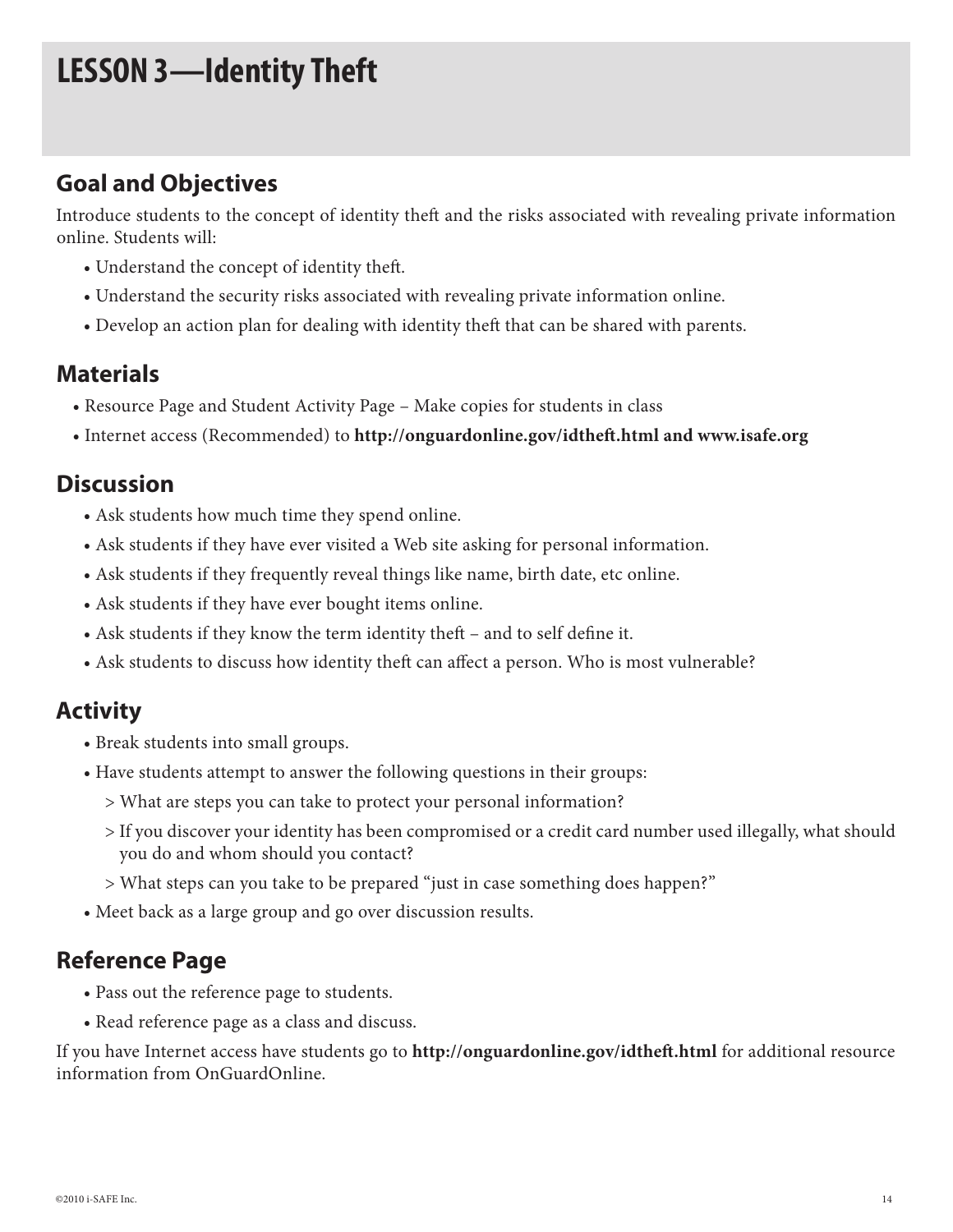## **Activity**

- Pass out the student activity page and read as a class.
- Allow students to meet back in their small groups. (Groups of 2-3 may work best. Or have students work individually.)
- Have students develop an action plan a checklist of what to do if one suspects their identity is stolen.
- Share checklists.
- Develop an opportunity to share lists and information on identity theft with parents.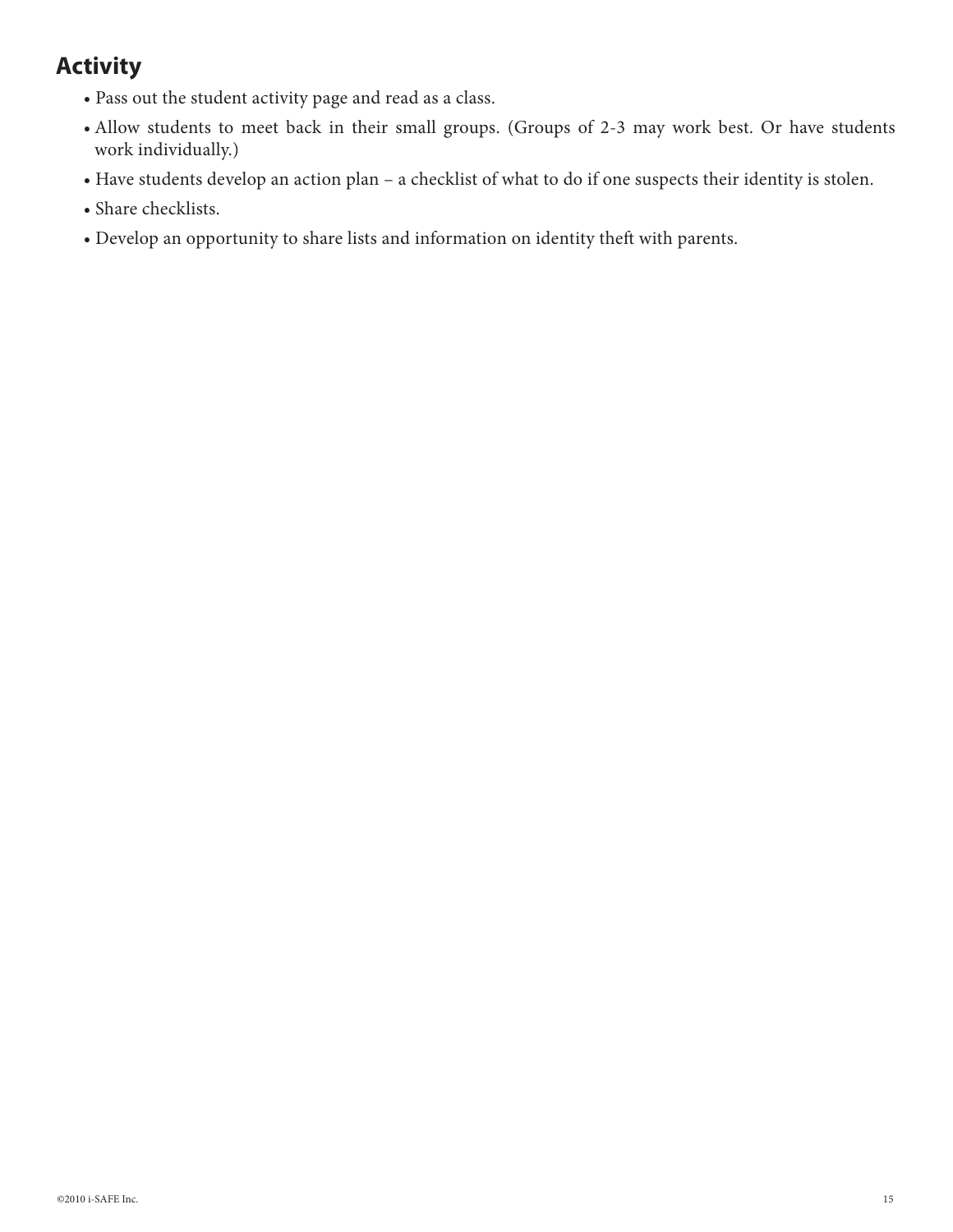## **Identity Theft**

Identity theft is a serious crime that costs American consumers billions of dollars and countless hours each year. It occurs when someone uses your personal information without your permission to commit fraud or other crimes.

While you can't entirely control whether you will become a victim, there are steps you can take to minimize your risk. The Federal Trade Commission (FTC) encourages consumers to Deter, Detect and Defend to help cut down on identity theft.

### **Deter**

Deter identity thieves by safeguarding your information:

- Shred financial documents and paperwork with personal information before you discard them.
- Protect your Social Security number. Give it out only if absolutely necessary or ask to use another identifier.
- Don't give out personal information via the phone, mail or the Internet unless you know who you are dealing with.

### **Detect**

Detect suspicious activity by routinely monitoring your financial accounts and billing statements. Be alert to signs that require immediate attention, such as: bills that do not arrive as expected; unexpected credit cards or account statements; denials of credit for no apparent reason; and calls or letters about purchases you did not make.

### **Defend**

If you think your identity has been stolen, here's what to do:

- 1. Contact the fraud departments of any one of the three consumer reporting companies (Equifax, Experian, TransUnion) to place a fraud alert on your credit report. The fraud alert tells creditors to contact you before opening any new accounts or making any changes to your existing accounts. You only need to contact one of the three companies to place an alert.
- 2. Close the accounts that you know or believe have been tampered with or opened fraudulently.
- 3. File a report with your local police or the police in the community where the identity theft took place. Get a copy of the report or, at the very least, the number of the report, to submit to your creditors and others who may require proof of the crime.
- 4. File your complaint with the FTC. The FTC maintains a database of identity theft cases used by law enforcement agencies for investigations. Filing a complaint also helps officials learn more about identity theft and the problems victims are having so that they can better assist you.

To learn more, visit ftc.gov/idtheft.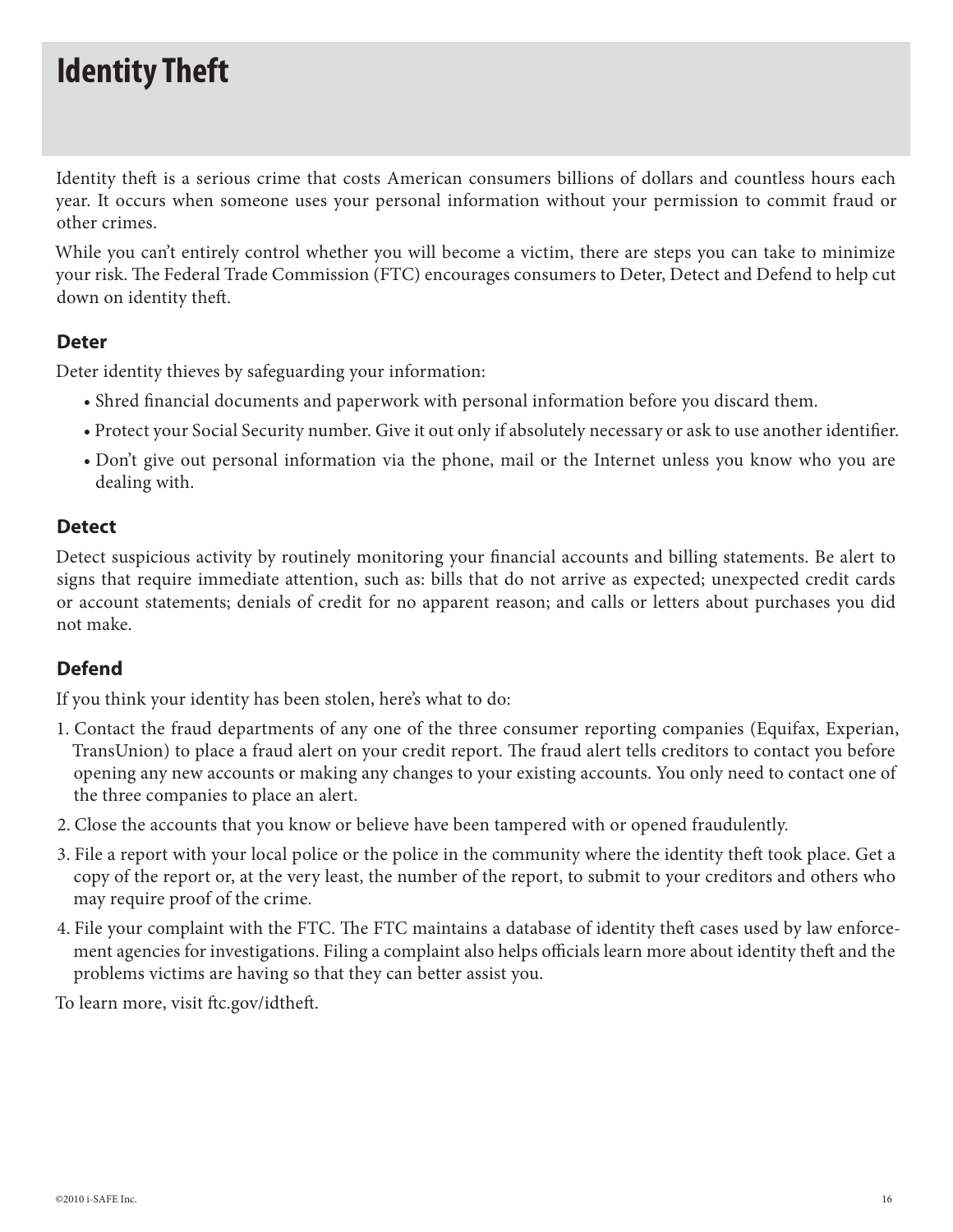## **Student Activity Guide—Identity Theft**

## **Activity 1**

In addition to the reference page, use other resources as available to you to research identity theft.

- In your groups design a checklist to guide you in the process of protecting your identity if you ever think it might have been stolen.
- Some items not to forget:
	- > Contact Credit Card Companies
	- > Contact Consumer Reporting Agencies: Examples: Transunion, Equifax, and Credit Data Services
- What else can you come up with? Make sure to put it in a logical order!

## **Activity 2 – Parent Presentation**

Chances are you aren't as likely to be a victim of identity theft as your parents are when they are online – especially now that you've been educated! Think about it – you are in a better position than most to educate parents on the issues you've been learning about.

Use what you have learned about identity theft to create an informative presentation for parents or others at your school. Design and develop your parent presentation:

- What information do you consider "critical" when it comes to identity theft for parents to know?
- What information can make an impact on how parents participate online?
- Use the student activity page and content learned from this lesson to start to develop content for your presentation.
- Develop an action plan a checklist of what to do if one suspects their identity is stolen.
- Share checklists. At your parent night, hand out copies of your checklist so parents will know what to do if they are ever a victim of identity theft.

Make arrangements with school faculty to share your parent presentation at a regularly scheduled school event such as an open house or PTA meeting.

### **Need more information?**

i-SAFE has some pretty amazing materials available to you as you plan your parent presentation at the i-MEN-TOR Training Network.

### **You can watch a video just for students and receive training on how to reach out**

- 1. Go to **www.isafe.org** and log in.
- 2. If not registered, click on "Create an Account."
- 3. Access the X-BLOCK and select the i-MENTOR Training Network.
- 4. Select the module: Parent Presentation.
- 5. Watch the training video take notes.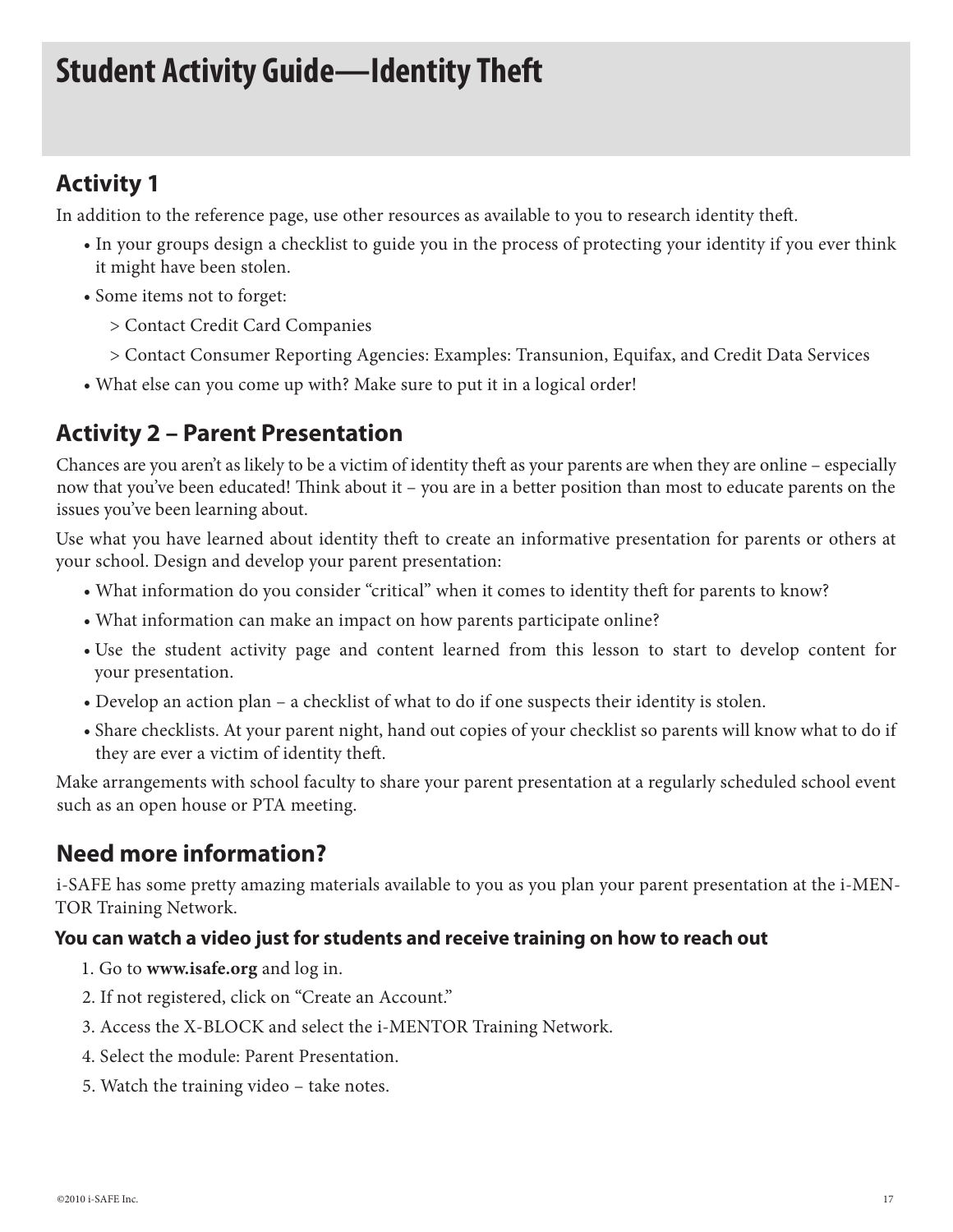## **LESSON 4—Online Strangers, Predators, and the Grooming Process**

### **Learning Objectives**

- Define an online stranger as anyone met exclusively online.
- List safety rules/advice of behavior toward strangers in the physical community that also apply to behavior toward strangers in Cyberspace.
- Recognize steps in an online predator's grooming process.
- Recognize how to respond appropriately/safely to Internet strangers.

### **Introductory Discussion**

- Ask how many students use the Internet, and how many go online alone.
- Ask what they like to do online.
- Ask if it is their intention to talk to adults while online.
- Ask how they know if someone is their age when online.

## **Peer-to-Peer Activity**

Information Activity Directions:

- Provide each student with a question cut from the information activity page.
- Tell students that each has a unique question. They are to try to get that answer from five different students without asking the question directly. They cannot simply come out and ask. They will have one minute to prepare their thoughts and questioning procedure.
- Direct the players to pair up (at teacher discretion). Inform students that they have one minute to negotiate conversation and find the answer to their question.
- Have students change partners five times, allowing one minute per each grouping.
- Ask students to raise their hands if they found it easy or if they got their answers. Ask how they got their answer without asking the question. Discuss some of the strategies used to uncover answers.
- Ask who had a difficult time, and have them explain why. Ask if some people resisted giving information. Did this make the assignment more difficult? Would it also make it difficult for someone online to find information?
- Use the information game to show that people can find out things in indirect ways. Explain that some people do this online and use the information they gain to pretend to be your friend.
- Explain that it may be easier to get direct information on the Internet because it is through writing.

### **Discussion**

Guide students into a discussion about the concept that anyone met exclusively online (not a known friend from the physical community) is a stranger.

- Ask students to define the term "stranger."
- Ask students to list common advice/rules concerning strangers in the physical world.
- Explain to students that those rules also apply online. All people MET exclusively online are strangers. Nothing is really known about these people.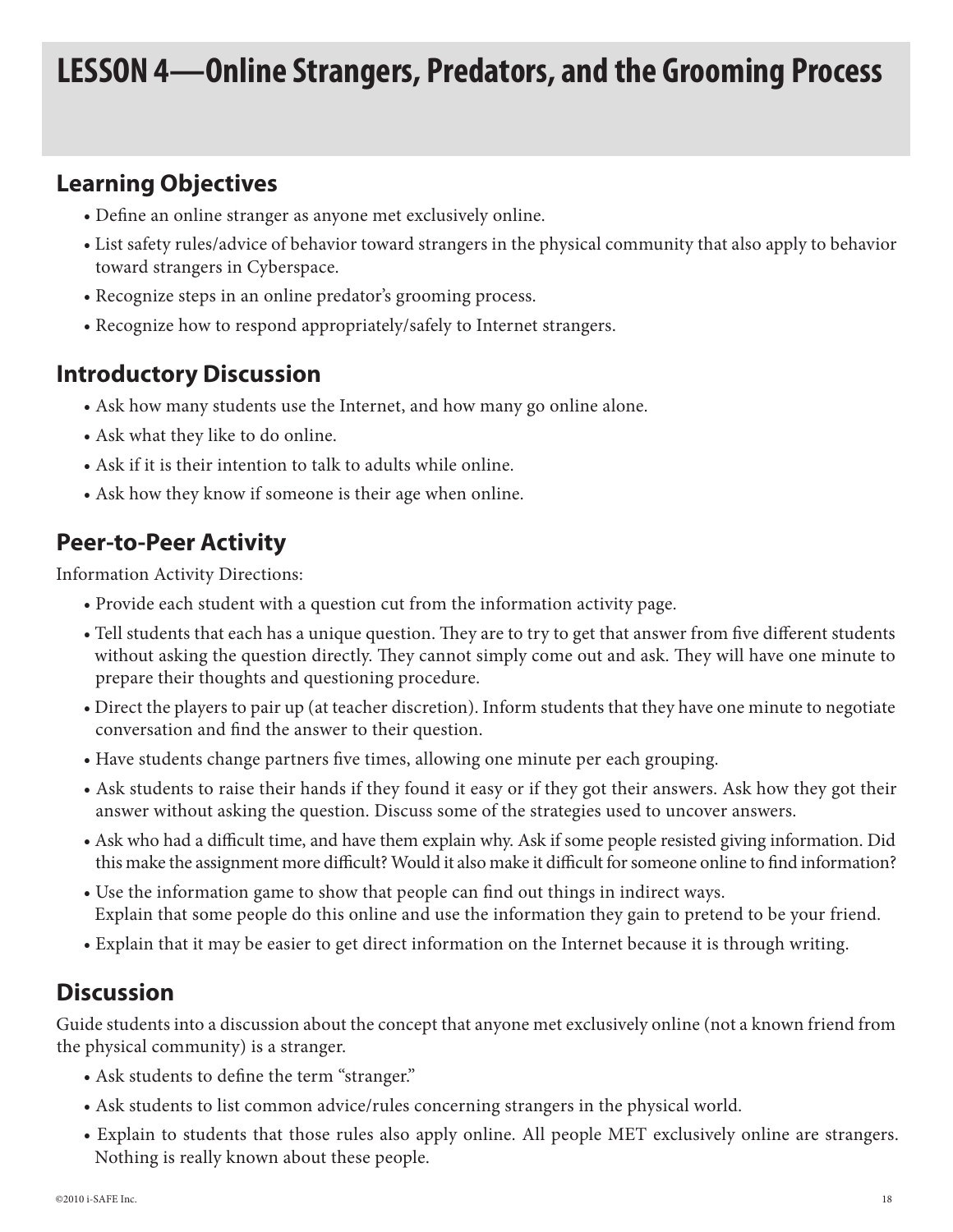### **Define "online predator"**

- Explain that some people lie about who they are and what they want on the Internet for various reasons. Sometimes it is to steal an identity or to bully. Other times it is to meet children and teens to form an inappropriate relationship. These people are known as "online predators."
- Ask students if they know what the word "predator" means. Take their answers and try to form a definition.
- Relate their answers to online predators by reinforcing the following: A predator is one who stalks or uses lies, secrecy, or stealth, to get close enough to another person in order to easily hurt or harm them.
- Ask students if they know what the word prey means. Take their answers and try to form a definition.

### **Define "prey"**

- One who is a victim or is vulnerable to victimization by a predator is prey.
- Relate the concept to the online environment.

### **Minimize danger**

- Inform students that there are things they can do to minimize the danger and the chances of becoming prey to an online predator.
- These safety precautions include choosing a safe screen name, not revealing information on the Internet, and carefully choosing with whom to communicate.
- Inform students that no matter what, it is important to tell an adult if they feel uncomfortable online or are approached by someone who discusses inappropriate things or wants to meet them offline.

### **Group Activity**

Hand out the reference pages on the grooming process.

Review steps in the grooming process.

(1) SIMILAR INTERESTS

An online predator will establish a relationship by discussing common interests, likes, and dislikes with the intended victim. This leads to a feeling of familiarity and a friendship. A predator can find potential prey to begin a relationship by searching online profiles and screen names for interesting topics, such as particular sports or hobbies, as well as birth dates or ages. Once the grooming process starts, the victim feels like he or she really knows the predator. It is difficult to consider this "friend" a "stranger."

Reinforce: If you have only communicated with someone online, you cannot be sure if the person is who he/she claims to be. People online are not always who they say they are. It is very easy for anyone to feel like he or she knows someone online when it is not really true. A predator uses this concept to his/her advantage.

(2) TRUST

A predator will want to listen to anything the victim wants to talk about. This tactic is used to build trust. For example: If you are being victimized, the following might be a typical scenario. If you have a bad day at school or at home, he will be sympathetic. He will tell you that he understands. You will begin to believe that this person really cares about you.

Reinforce: The longer people "talk" and share online, the more the victim will come to believe that this online person is no longer a stranger but actually a friend. Soon a sense of trust is developed in this false friend. A predator uses this to try to separate the victim from his or her true friends and family.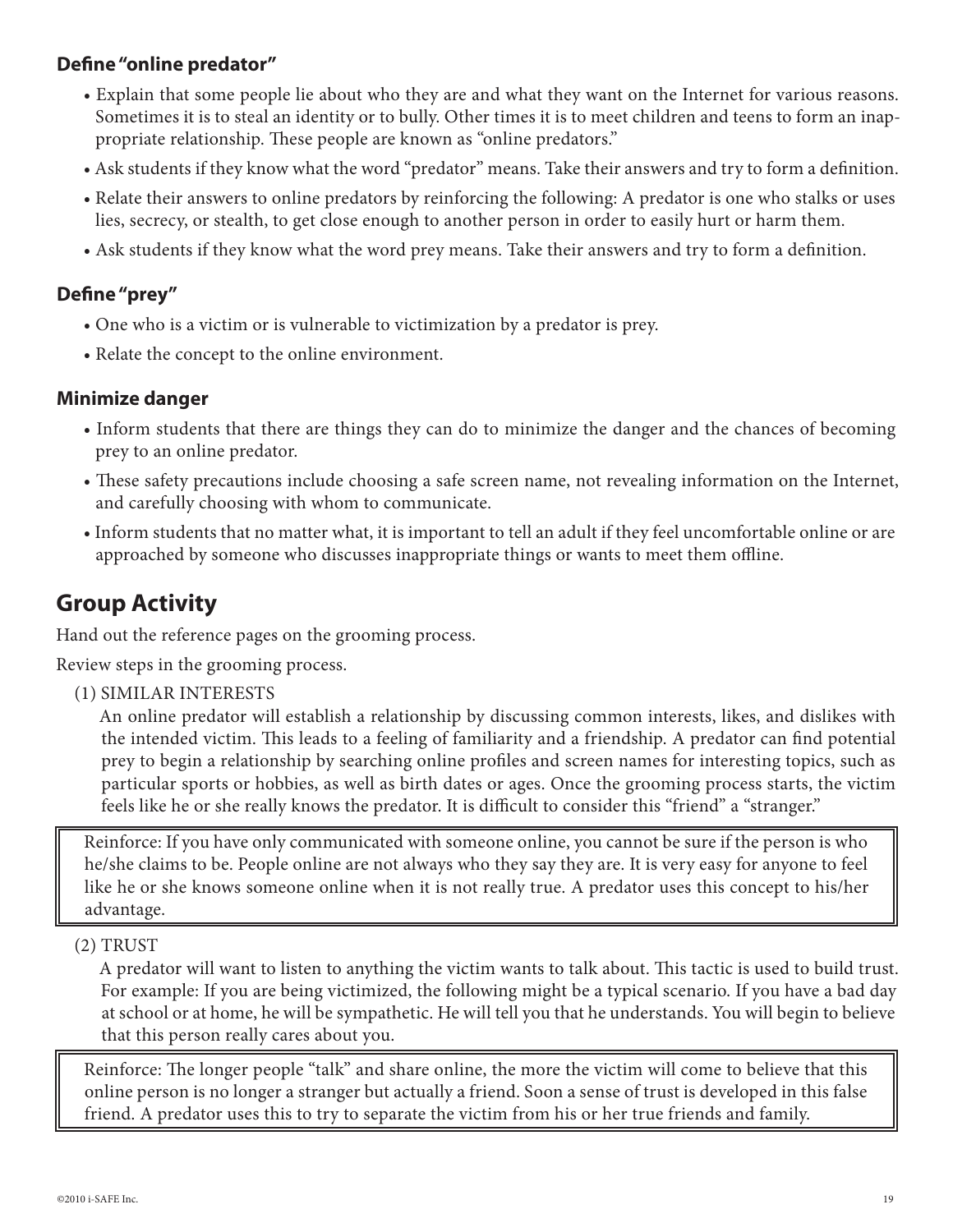### (3) SECRECY

As the relationship progresses, a predator will usually ask the victim to keep the friendship secret from others. He/she may explain that other people, especially parents, won't understand how you (the victim) can be such good friends with someone who you met on the Internet. This approach gives the predator confidence that it will be more difficult for an adult to step in and protect the victim.

Reinforce: This type of behavior is a very important warning sign. Anytime an online "friend" asks to keep the relationship a secret, recognize this as a warning, and report it to a trusted adult. A true friend would not need to keep the relationship a secret.

### (4) BREAK DOWN BARRIERS

Once the predator has built a trusting relationship he or she will continue to break down barriers in order to achieve the ultimate goal of a face-to-face meeting. One way this is accomplished is by sending pictures that may at first make the victim feel uncomfortable. This often happens because kids and teens are naturally curious about many things. Predators prey on that curiosity and continue to feed it so that the victim will not be afraid. This is done by gradually sending more and more pictures and other inappropriate material so that the victim becomes less sensitive to things that normally would make him/her uncomfortable.

Reinforce – It is normal to be curious, but students should know that it is against the law for anyone to send pictures of people (of any age) without their clothes on to someone they know is under 18 years old. This criminal action must be reported to a trusted adult and/or law enforcement.

Discuss with the students that if anyone sends them pictures or any other material that make them feel uncomfortable for any reason–please tell a trusted adult (parent, teacher, law enforcement officer).

#### (5) MAKE THREATS

Sometimes, but not always, a predator will threaten the (victim). A predator may threaten in different ways to keep the victim from telling an adult. One tactic is to use a reverse threat.

Example: Imagine you are a victim. A predator will tell you that if you tell anyone, he or she will tell your parents about your relationship, then your parents will be really mad at you and may take away your computer or ground you. The predator may tell you that he or she knows where you live and can harm you or your family.

Reinforce (1): Students need to know that if anyone ever threatens them, online or offline, they need to tell a trusted adult. The ultimate goal of an Internet predator is always to get the victim to meet with him or her in person.

Reinforce (2): As intelligent young people, they may believe they can never be tricked by an adult they meet online. But the fact is, criminals make it their business to devise ways to deceive them.

## **Wrap-Up Discussion**

- Review and reinforce the concept with students that anyone met online is a stranger.
- Have students name the steps a predator uses to groom a potential victim.
- Reinforce: It is important to never reveal personal information online and have safe screen names so as to not be targeted by strangers online.
- Reinforce: It is important to report behavior by a stranger online that makes them uncomfortable, asks for personal information, or requests a face-to-face meeting.
- Ask students to give reasons why knowing about the grooming process can make them more confident users of Internet communications.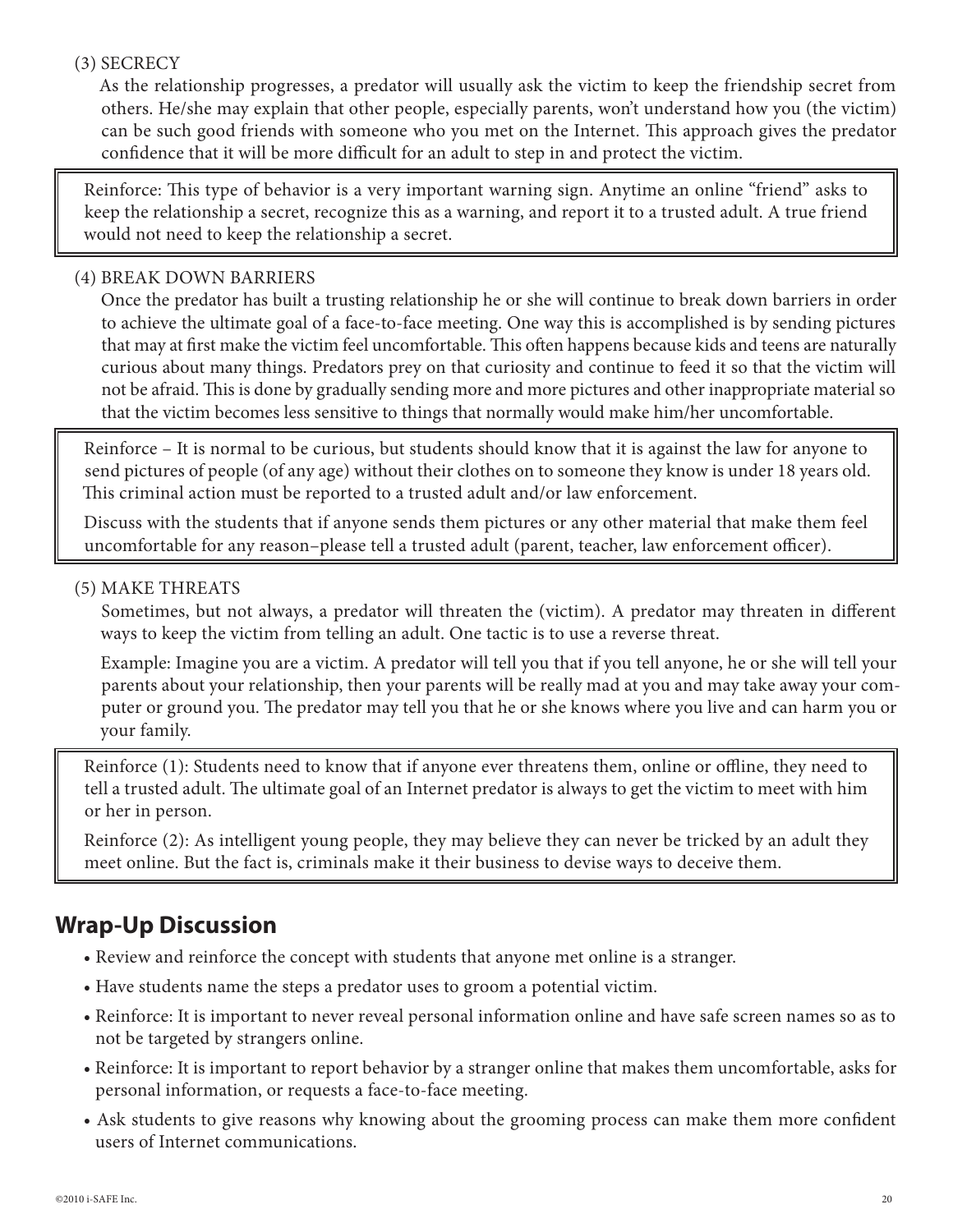# **Information Activity**

## **Directions**

Duplicate one or more pages (35 questions to a page) so that each student will have 1 question.

Cut out questions on solid lines, and pass out 1 to each student.

| Do you have a dog?                             | How tall are you?                           | What size shoe do you wear?                              |  |
|------------------------------------------------|---------------------------------------------|----------------------------------------------------------|--|
| Do you have a cat?                             | What is your worst fear?                    | If you could be an animal - what<br>animal would you be? |  |
| What is your favorite color?                   | What is your best memory?                   | What type of music do you like?                          |  |
| What is your favorite food?                    | How would you describe your-<br>self?       | What do you do most on<br>a computer?                    |  |
| Where would you like to go on<br>vacation?     | What is your favorite subject in<br>school? | What chores do you have?                                 |  |
| How many brothers do you<br>have?              | What do you do on the week-<br>ends?        | What is your phone number?                               |  |
| How many sisters do you have?                  | What is your favorite holiday?              | Who was your favorite teacher?                           |  |
| What hobbies do you have?                      | How old are you?                            | What is the name of your school?                         |  |
| What is your favorite movie?                   | Who is your favorite<br>actress/actor?      | What is your favorite television<br>show?                |  |
| What is your favorite song?                    | What is your favorite book?                 | What city do you live in or near?                        |  |
| Who is your hero?                              |                                             |                                                          |  |
| What sports do you like?                       | What is your favorite ice<br>cream flavor?  | What is your least favorite sub-<br>ject in school?      |  |
| What would you like to be when<br>you grow up? |                                             |                                                          |  |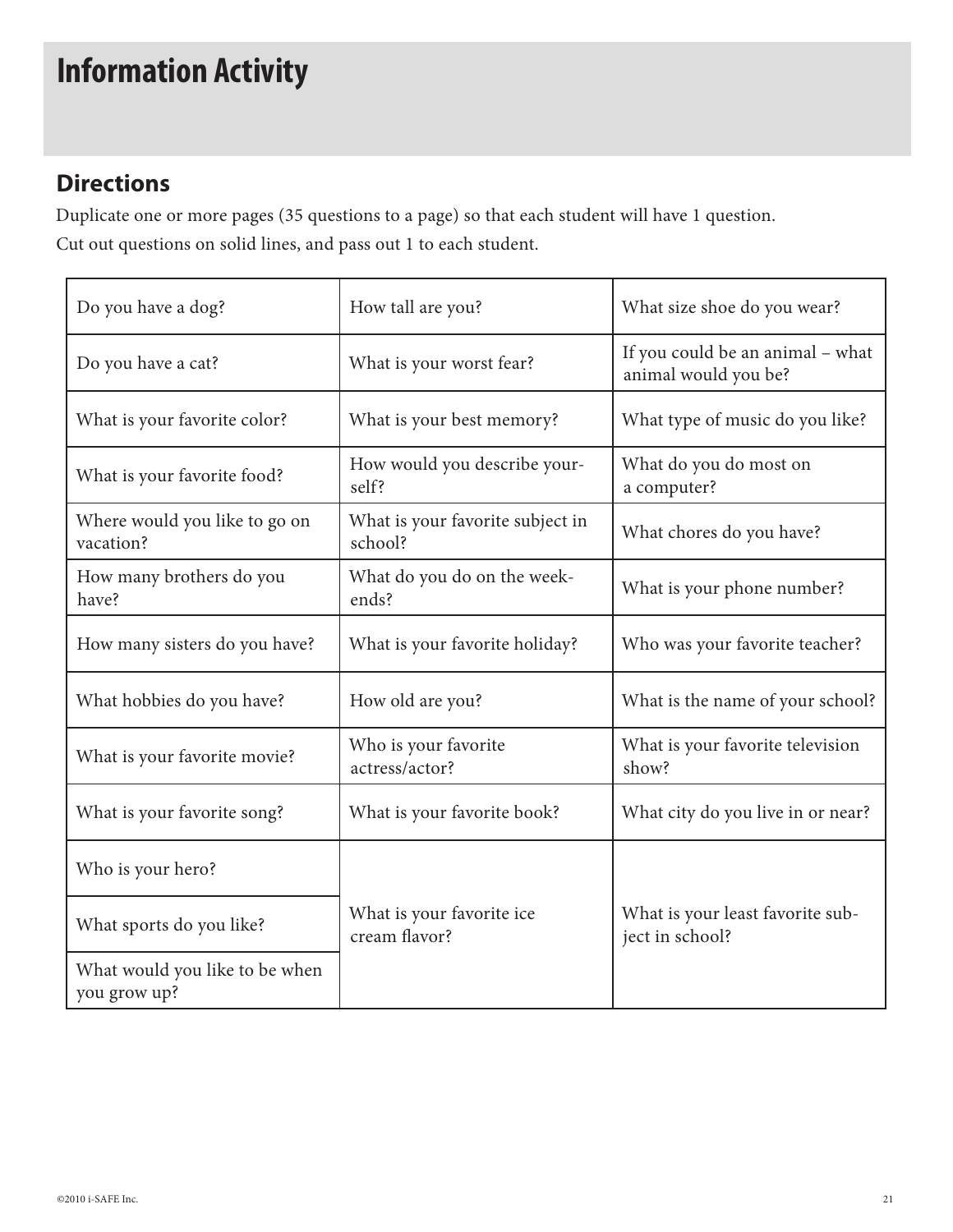## **The Grooming Process**

How can you be sure who you're talking to online? Internet predators use what is known as the grooming process to create seemingly safe online relationships and then betray that friendship by attempting to break down barriers and cause harm.

Online predators find their "prey" by going to chat rooms where young people gather or by searching online profiles for a specific type of victim.

#### **Predators use a process to "groom" their victims, which usually follows this pattern:**

- (1) Establishes similar interests through chatting or instant messaging. This leads to more private communication like e-mail and phone calls.
- (2) Builds trust. A predator counts on the fact that establishing so much in common with an online friend will lead to a trusting relationship. A predator is hoping that you will develop such a trust that you will separate yourself from your true friends and family.
- (3) Keeps it a secret. It is a predator's goal to keep the friendship a secret from others. Engaging in a secret friendship like this leaves you vulnerable.
- (4) Breaks down barriers. A predator works on the trust that has been established and may break down barriers further by exposing you, the victim, to pictures or materials that may at first make you uncomfortable. This is a common tactic because kids and teens are naturally curious about many things. The more a victim is exposed to, the less he or she will feel that it is wrong.
- (5) Makes threats. Sometimes, but not always, a predator will make threats to the intended victim to keep the relationship a secret. Online threats are against the law. Think about it: Would a real friend threaten you or your family with harm?
- (6) Meets face to face. The ultimate goal of an Internet predator is to get the intended victim to meet with him or her in person. You may believe that you can never be tricked by someone you meet online, but remember that predators make it their business to learn tactics to deceive their prey. NEVER meet anyone in person who you only know online.

### **Best Advice**

Online friendships can be fun, but always consider what kind of information you are sharing.

If you notice that one of your online friendships is following the grooming process pattern, proceed very cautiously. There is no reason for an online friend to want to have a secret relationship with you and/or to force you to meet in person.

Let your friends and family know about people you meet online, and tell someone immediately if you are threatened or feel uncomfortable about anything that is said or sent online.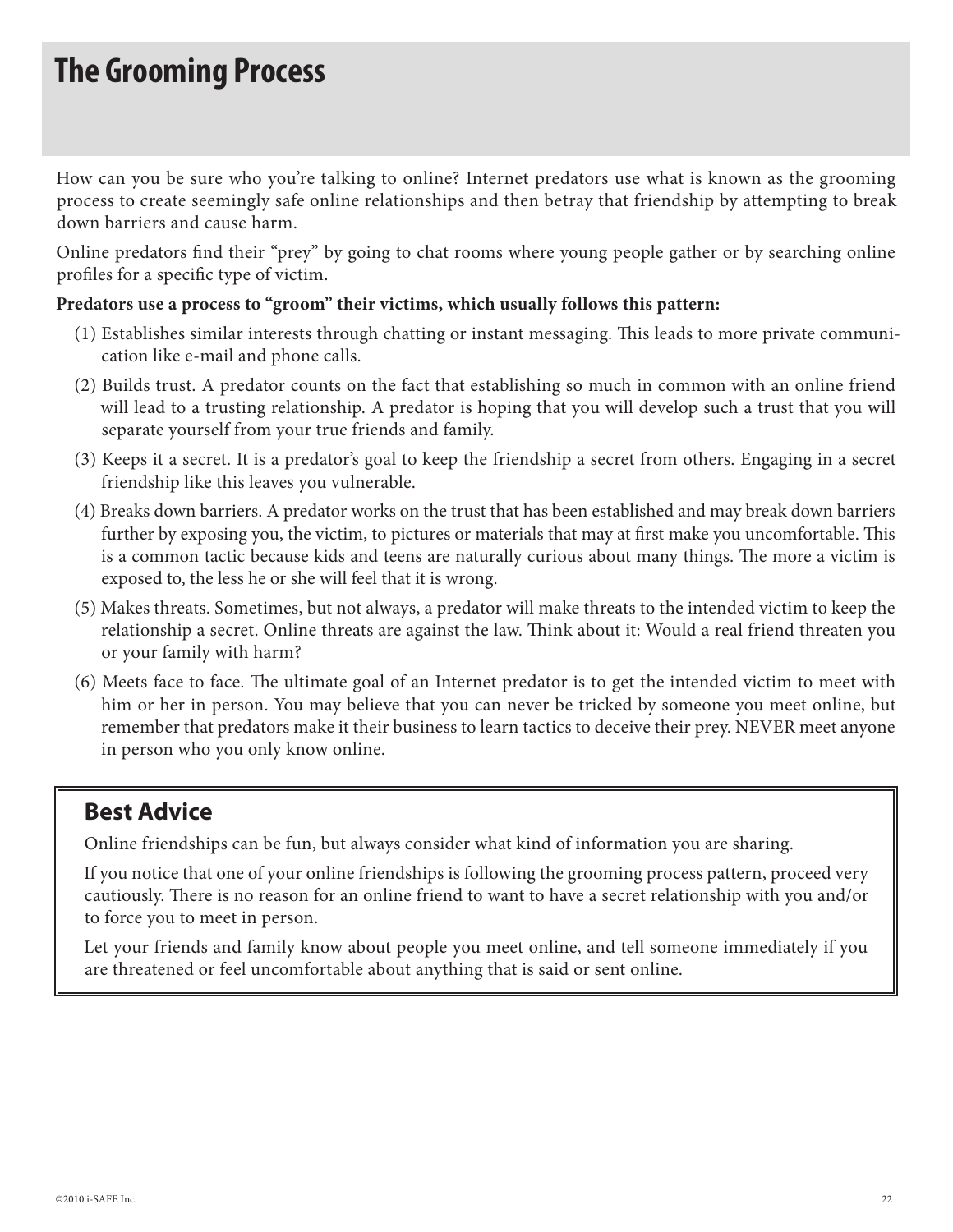## **LESSON 5—Online Personal Safety Review and Action**

## **Learning Objectives**

- Define the 4 Rs of Internet safety.
- Identify others who could benefit from personal safety information and why.
- Apply knowledge of online personal safety to develop and distribute brochures on online safety.

## **Discussion**

Use the reference half-page about the 4 Rs to review what has been learned in this unit.

- RECOGNIZE techniques used by online predators to groom and deceive their victims.
- REFUSE all requests for personal information, to keep the relationship secret, or to meet anywhere.
- RESPOND assertively. Log off, exit the program, or turn off the computer.
- REPORT suspicious or dangerous contact that makes you feel uncomfortable.

Review: Have students list types of personally identifying information, including:

- name
- age
- birth date
- Social Security number
- address
- phone number
- gender
- school name
- e-mail address

Ask students to state why it is risky to reveal this type of information online.

Be sure to cover that it can be used by others to harm us. Examples:

- cyber predators
- cyber bullies
- identity theft
- spam

Review with students what they should do if presented with the following scenarios:

- What should they do if a Web site they want to enter requests any of this information?
- What should they do if they are presented with a profile for IM or chat that requests this information?
- What should they do if they are talking to someone online who requests this information?

Emphasize that they should NEVER reveal information online without their parent's permission. However, with a parent's help, they may be able to safely fill out necessary forms and/or profiles.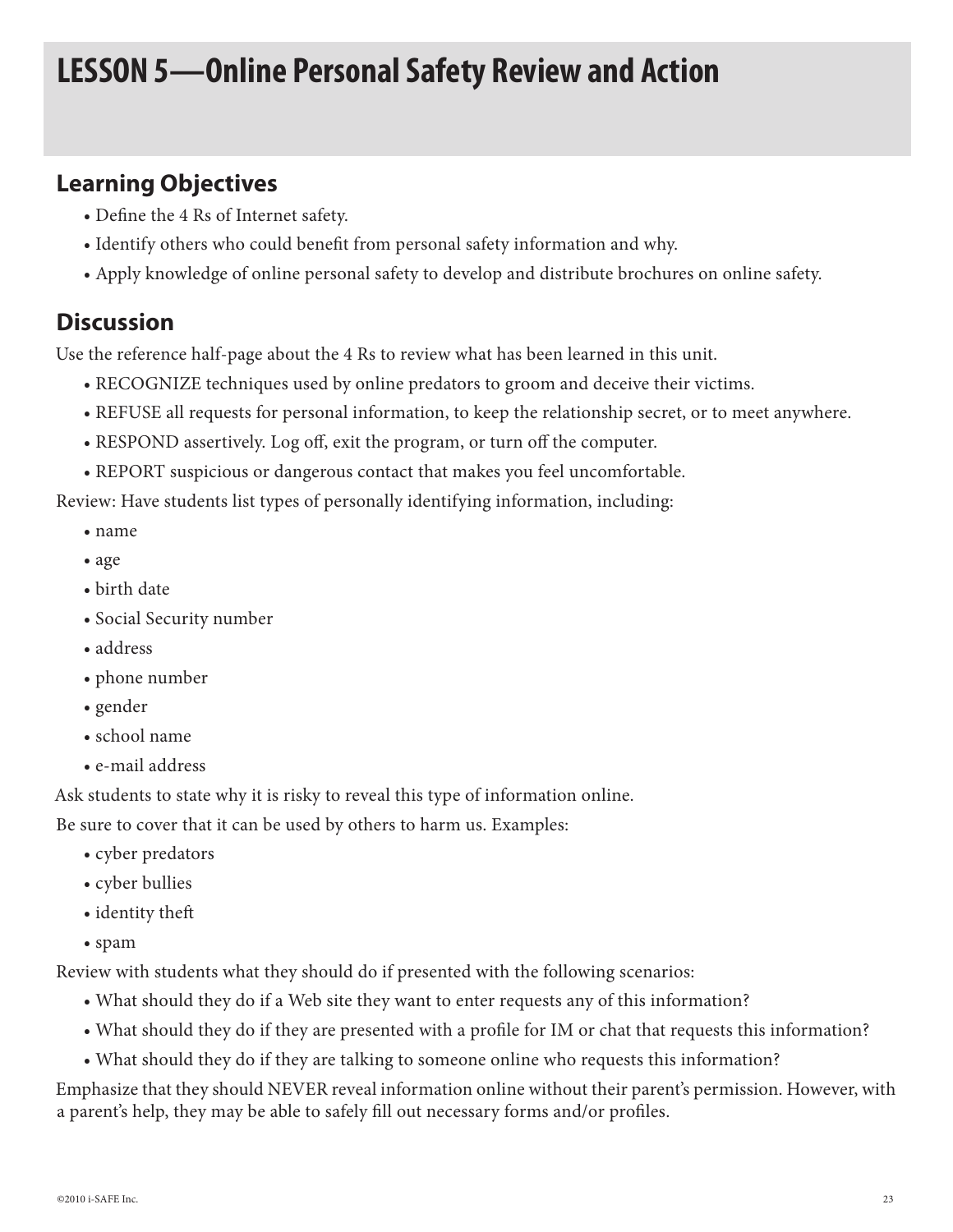Engage students in a discussion of the following:

- Prior to receiving this Internet safety information, were they making mistakes online in revealing personal information?
- Do they know others who could benefit from online personal safety information?
- Why is online safety an important message for their peer group?
- Should adults like teachers and parents have access to this type of information?
- Why? (Adults are especially at risk for identity theft when putting personal information on the Internet.)
- Name some good ways to relay this information to others?

### **Peer-to-Peer Activity**

To accommodate different classroom environments, choose one of the following options: for classrooms with computers or for classrooms without computers.

Advise students that they are now going to participate in an activity to disseminate information about staying safe online to others. Divide students into small groups. Provide students with copies of the brochure activity handouts.

## **With Computers**

Students access their choice of a desktop-publishing program for making brochures. (A sample template with instructions for completing a brochure in MS Word is included with your curriculum materials.)

- Students design a brochure to provide information about personal safety.
- Students incorporate information from activity sheets and discussions.
- Print brochure.
- Proceed to Discussion 3.

### **Without Computers**

- Provide students with materials to make a brochure (paper, markers, crayons, etc.).
- Students design a brochure to provide information about personal safety.
- Students incorporate information from activity sheets and discussions.
- Proceed to Discussion 3.

## **Discussion 3**

- Students present their brochures to the class.
- As a class, decide which brochure is the most informative and creative.
- Make plans to copy the brochure and distribute. (Another option is to have multiple brochures utilizing all brochures students have created.)
- Where will the brochure have the most impact? Distribute at lunch, in library, with report cards, etc.
- Plan a distribution day.

## **Wrap-Up Discussion**

- Guide students in a discussion about what they have learned and why Internet safety is important. Be sure all areas are addressed, including:
	- > choosing a screen name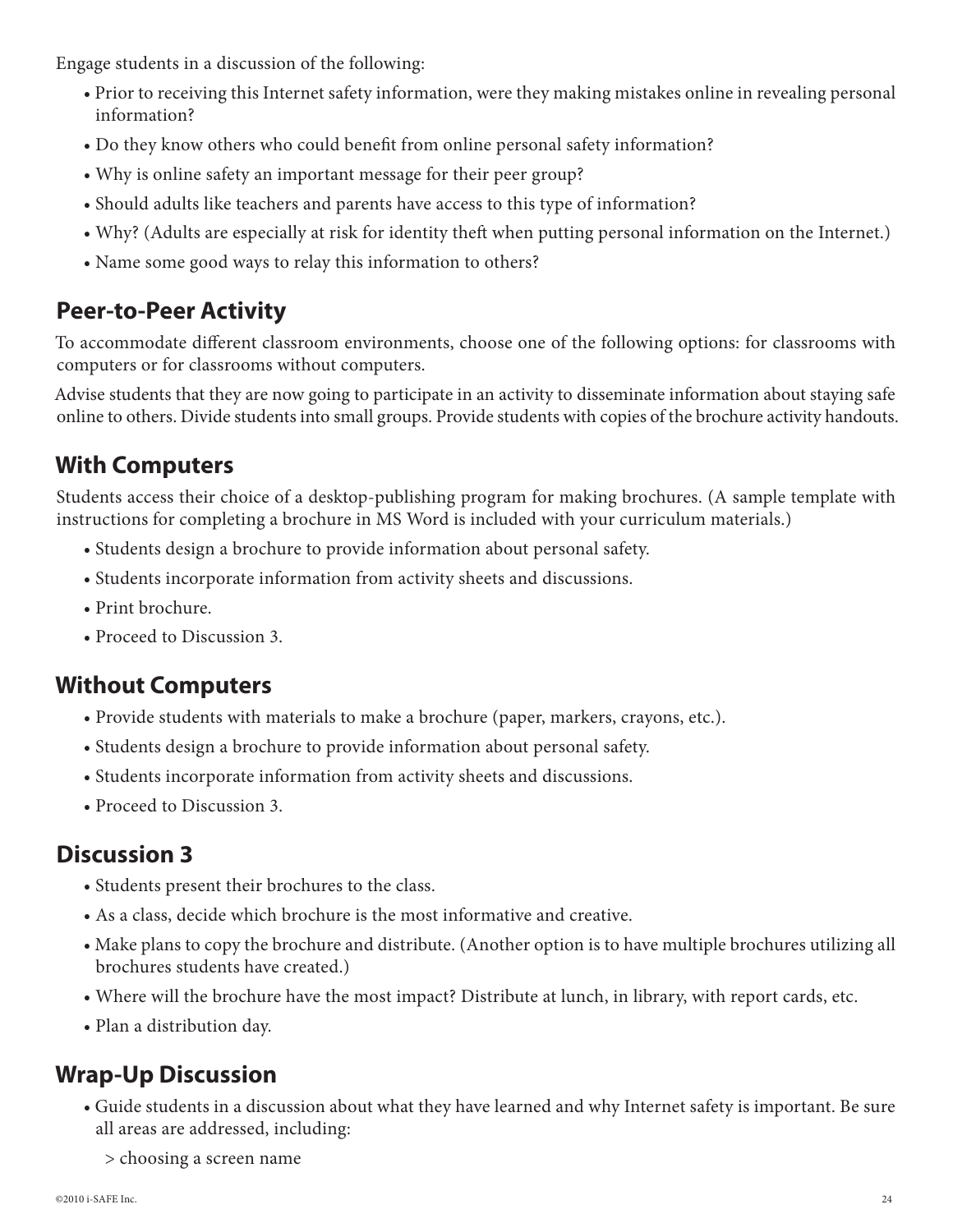- > choosing a password
- > not revealing information
- > consequences of actions
- Discuss ways in which students can distribute brochures. Suggestions: Hand out at lunchtime, send home with students, set up booth with brochures at open house, etc.
- Discuss why it is important to discuss cyber safety issues with parents.
- Encourage students to make a difference in their school when it comes to cyber safety Issues by registering at **www.isafe.org** for additional activities, materials, and support concerning this issue.
- Lead into a discussion about the enrichment activity.

## **Enrichment Activity**

Youth who participate in activities to share what they have learned about Internet safety are more likely to practice safe habits online.

Additional support for students, teachers, and parents on Internet safety topics are available from i-SAFE Inc. at **www.isafe.org**.

### **Student directions:**

- Finalize plans for brochure copying and distribution.
- Ask your teacher to submit an Implementation Plan by going to their My Info page and select "Brochure Distribution."
- Additional materials may be ordered from i-SAFE for this activity, if desired.
- Direct questions about implementing enrichment activities to **outreach@isafe.org**.
- Additionally, i-SAFE provides the i-MENTOR Training Network training videos to help students implement enrichment activities. These short videos provide specific "how-to" information about accomplishing i-SAFE outreach activities. Access the i-MENTOR Training Network by clicking on "Kids and Teens" at **www.isafe.org**.
- Distribute the brochures.
- Let i-SAFE know how your activity went. E-mail **outreach@isafe.org**.

### **Post-Assessment**

Administer the post-assessment online at **www.isafe.org** by clicking on "Assessments" if this is your last lesson for i-SAFE. To verify school ID number, log in at **www.isafe.org**, go to the "My Info" page, and select "Find Your School ID."

## **Contact us**

• We'd like to hear from you! E-mail **teachers@isafe.org** to share any unique ideas and/or experiences you had during implementation of this unit.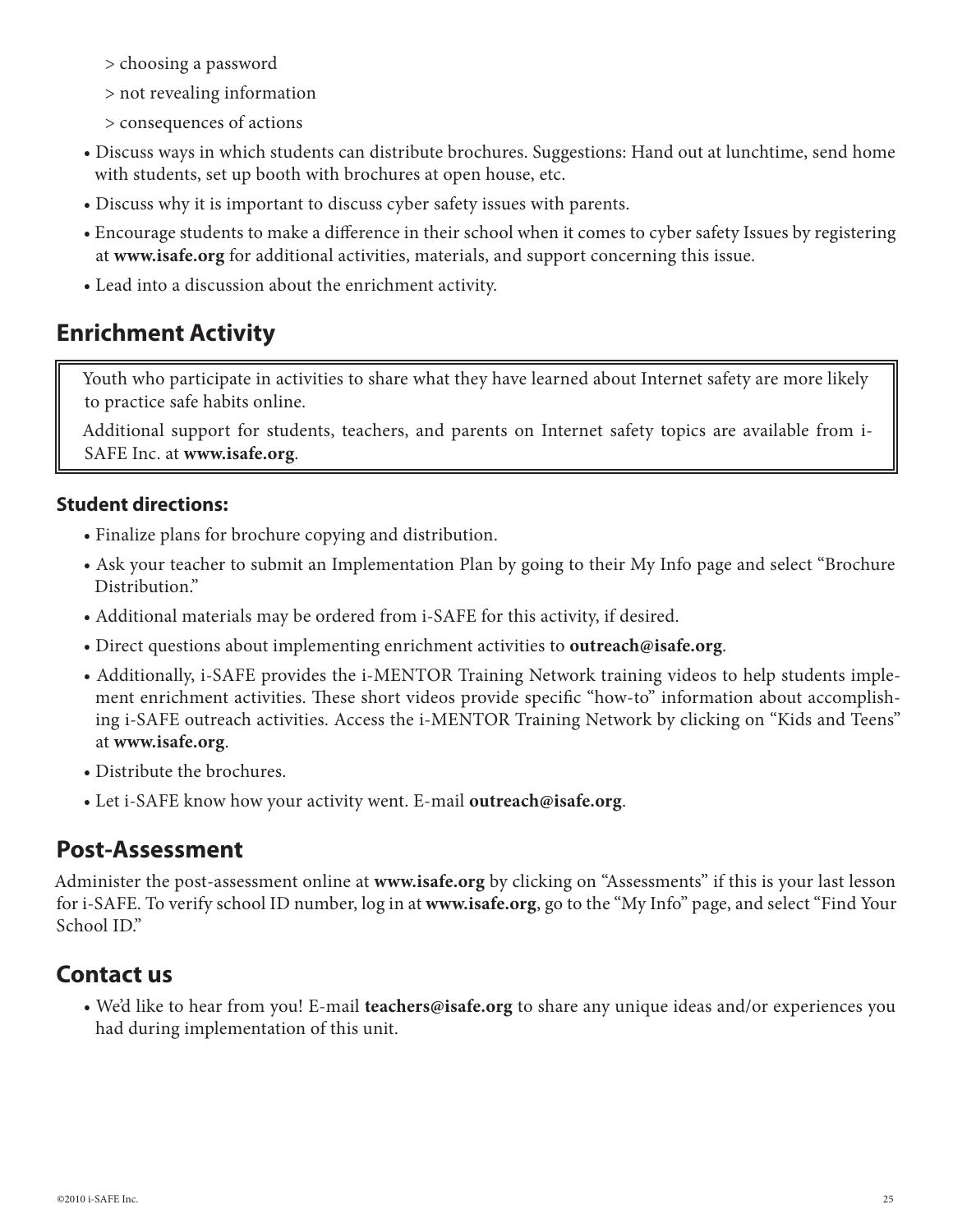### **REMEMBER the 4 R's www.isafe.org**

Recognize techniques used by online predators to deceive, groom, or intimidate their victims. Grooming techniques to encourage an eventual face-to-face meeting:

- Establishes Similar Interests Breaks Down Barriers
- 
- Encourages Secrecy

#### **REFUSE**

**RECOGNIZE**

Refuse all requests for personal information, to keep the relationship secret, or to meet in person. Refuse to provide personal information by phone or e-mail if you didn't initiate the communication.

#### **RESPOND**

Respond assertively by exiting the program, logging off, or turning off the computer.

#### **REPORT**

Report any suspicious or dangerous contact that makes you feel uncomfortable to a trusted adult.

### **REMEMBER the 4 R's www.isafe.org**

### **RECOGNIZE**

Recognize techniques used by online predators to deceive, groom, or intimidate their victims. Grooming techniques to encourage an eventual face-to-face meeting:

- Establishes Similar Interests Breaks Down Barriers
- 
- Encourages Secrecy

#### **REFUSE**

Refuse all requests for personal information, to keep the relationship secret, or to meet in person. Refuse to provide personal information by phone or e-mail if you didn't initiate the communication.

#### **RESPOND**

Respond assertively by exiting the program, logging off, or turning off the computer.

#### **REPORT**

Report any suspicious or dangerous contact that makes you feel uncomfortable to a trusted adult.

- 
- Builds Trust Makes Threats

- 
- Builds Trust Makes Threats